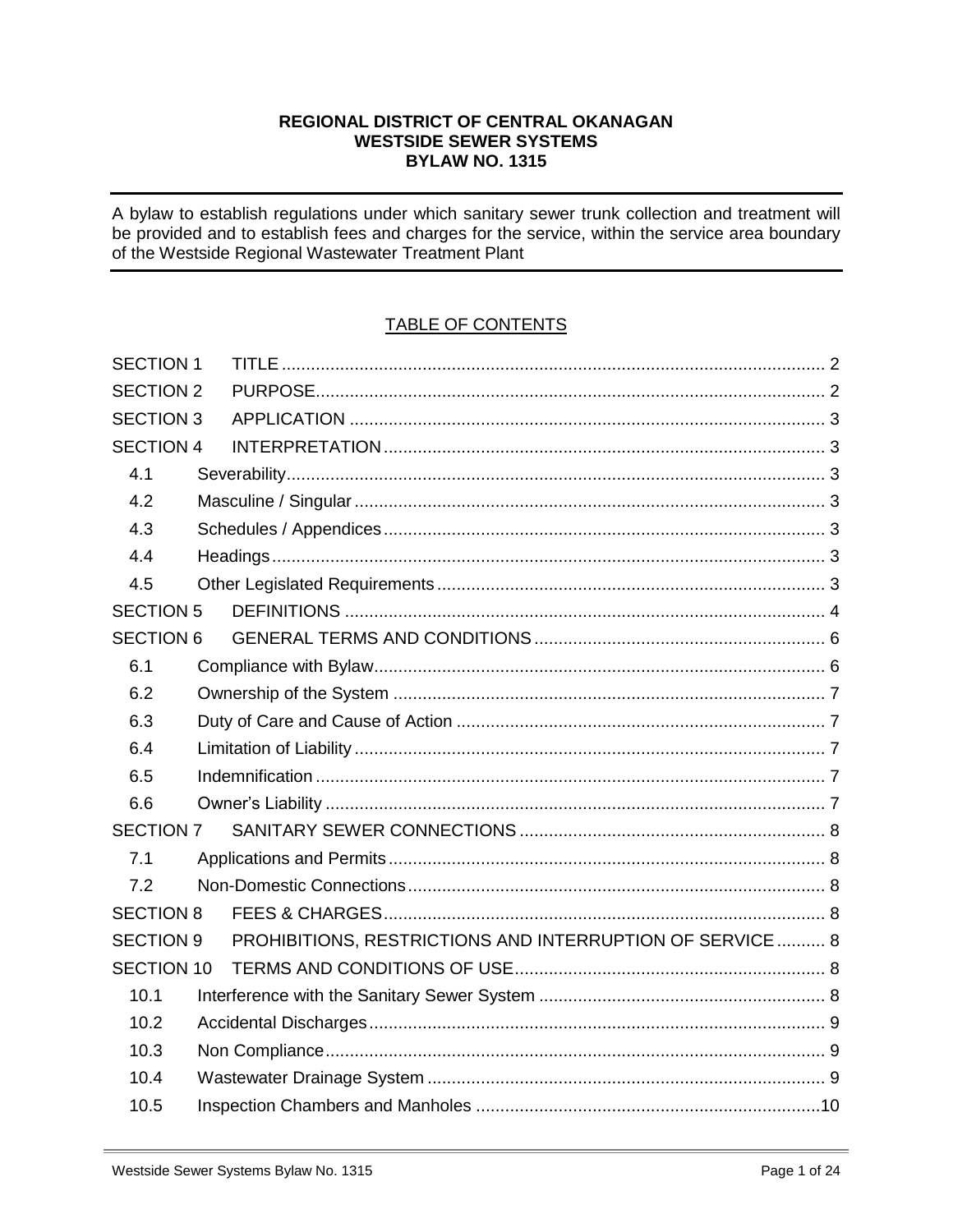| 10.6       |  |
|------------|--|
| 10.7       |  |
| 10.8       |  |
| 10.9       |  |
| 10.10      |  |
| SECTION 11 |  |
| 11.1       |  |
| 11.2       |  |
| 11.3       |  |
| 11.4       |  |
|            |  |
|            |  |
|            |  |
|            |  |
|            |  |
|            |  |

WHEREAS it is deemed necessary to establish regulations and fees and charges for the administration, sustainability, operation, and maintenance of the Westside sewer systems and the terms and conditions upon which sewer will be provided;

NOW THEREFORE, THE REGIONAL BOARD OF THE REGIONAL DISTRICT OF CENTRAL OKANAGAN, IN OPEN MEETING ASSEMBLED, ENACTS AS FOLLOWS:

# <span id="page-1-0"></span>**SECTION 1 TITLE**

1.1 This bylaw may be cited as the "Regional District of Central Okanagan Westside Sewer Systems Bylaw No. 1315, 2012".

## <span id="page-1-1"></span>**SECTION 2 PURPOSE**

- 2.1 The purpose of this Bylaw is to establish regulations, fees and charges for the administration, operation and maintenance of the Westside Regional Wastewater Treatment Plant and Regional District Trunks Sewer Collection System. The intent and objective of this Bylaw is to:
	- (a) Protect the sewer collection system from corrosion, other damage and obstruction,
	- (b) Protect the wastewater treatment process from upset,
	- (c) Protect the public, Regional District workers, and property from hazardous conditions,
	- (d) Assist optimum wastewater system efficiency by preventing uncontaminated water from entering the system,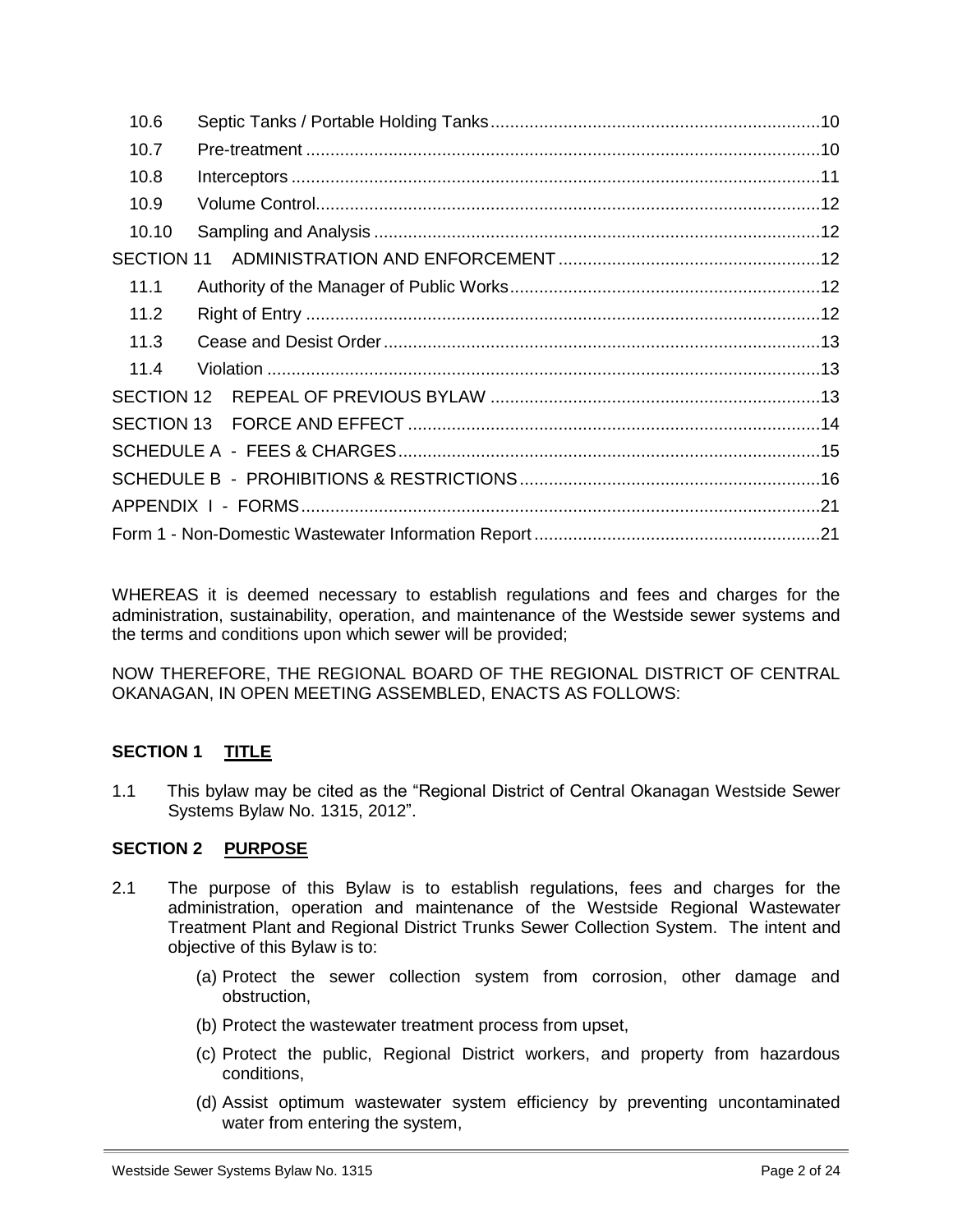- (e) Protect wastewater sludge quality,
- (f) Protect the environment from contaminants that are not removed by the public treatment system(s),
- <span id="page-2-0"></span>(g) Assist the Regional District in maintaining compliance with the operating conditions established by the Province of British Columbia.

## **SECTION 3 APPLICATION**

3.1 This bylaw shall apply to all service recipients of the Westside Regional Wastewater Treatment Plant.

### <span id="page-2-1"></span>**SECTION 4 INTERPRETATION**

- <span id="page-2-2"></span>4.1 Severability
- 4.1.1 If any section, subsection, sentence, clause or phrase of this bylaw is deemed to be invalid by the decision of any court of competent jurisdiction, the invalid portion shall be severed and the decision that it is invalid shall not affect the validity of the remainder of the bylaw.
- <span id="page-2-3"></span>4.2 Masculine / Singular
- 4.2.1 Wherever the masculine is used throughout this bylaw, it shall also mean the feminine, and wherever the singular is used throughout this bylaw, it shall also mean the plural.
- <span id="page-2-4"></span>4.3 Schedules / Appendices
- 4.3.1 SCHEDULES A and B and APPENDIX I are attached to and form part of this bylaw.
- <span id="page-2-5"></span>4.4 Headings
- 4.4.1 Headings are for reference purposes and shall not affect in any way the meaning or interpretation of the provisions of this bylaw.
- <span id="page-2-6"></span>4.5 Other Legislated Requirements
- 4.5.1 No person shall enter into or work upon the sanitary sewer system without meeting the applicable confined space entry, street regulations, or other safety requirements, required by the Workers' Compensation Act.
- 4.5.2 Nothing in this bylaw relieves any person or organization from complying with any provision of any Federal or Provincial legislation, or any other bylaw of the Regional District. Where there is a conflict of regulations, the more stringent shall apply.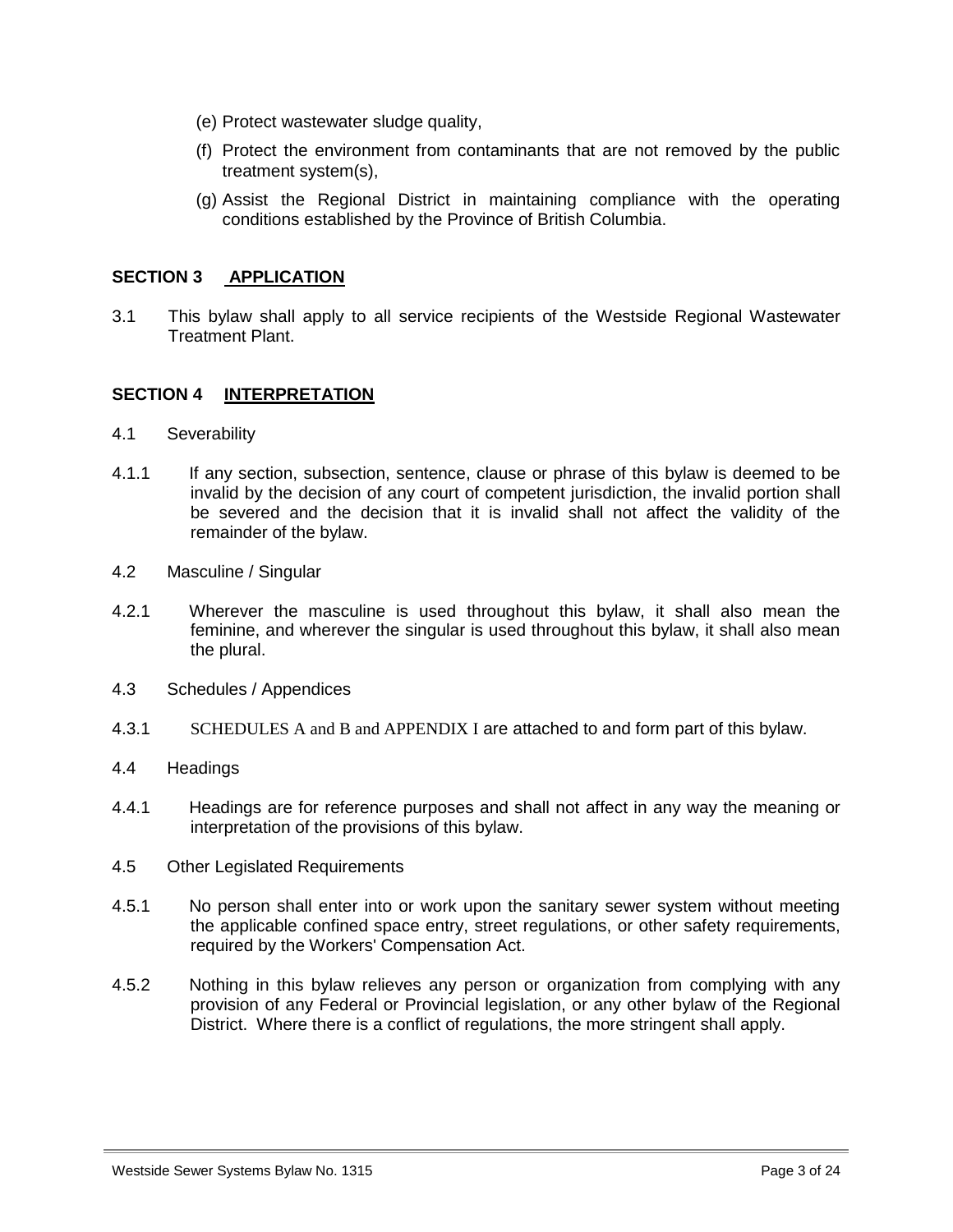## <span id="page-3-0"></span>**SECTION 5 DEFINITIONS**

#### 5.1 In this bylaw:

"*B.O.D*." stands for "biochemical oxygen demand" and means the quantity of oxygen utilized in the biochemical oxidation of organic matter under standard laboratory conditions in five (5) days at 20° C, expressed in milligrams per liter as determined by the appropriate procedure in Standard Methods.

"*C.O.D*." stands for "chemical oxygen demand" and means the measure of the oxygen consuming capacity of inorganic and organic matter present in domestic or industrial wastewater as determined by the appropriate procedure described in Standard Methods.

"*community sewer system*" means any sewerage works or appurtenances thereto which are owned and operated by the local governing authority.

"*cooling water*" means untreated water originating from heat exchangers or similar type units.

"*design flow*" means the sewage flow as calculated, in accordance with the Health Act, by the Owner's consultant and as approved by the Regional District.

"*domestic wastewater*" means the wastewater resulting from normal human living processes and not from commercial or industrial activities.

"*engineer*" means a person who is registered, or duly licensed as such, under the Engineers and Geoscientists Act of British Columbia.

"*extraneous flows*" means water originating from rainwater, snow melt, ground water, roof drain water, foundation drain water, subsurface drainage, surface water, single pass cooling water, condensate, or storm water.

"*flammable liquid*" means any liquid having a flash point below 38 ° C and having a vapour pressure not exceeding 280 kPa at 38 ° C.

"*garbage*" means solid wastes from domestic or commercial preparation, cooking, and dispensing of food, and from the handling, storage, and sale of produce.

"*grab sample*" means a single sample of a wastewater stream or discharge that represents the composition of the wastewater at the particular time and location at which the sample was collected.

"*grease*" means an organic substance recoverable by procedures set forth in Standard Methods and includes but is not limited to hydrocarbons, esters, fats, oils, waxes, and high molecular weight carboxylic acids.

"*industrial wastewater*" means any wastewater except domestic wastewater.

"*Manager*" means the *Regional District's* Manager of Public Works, or designate, who oversee the day-to-day operation of the sanitary sewer system, and administer this bylaw.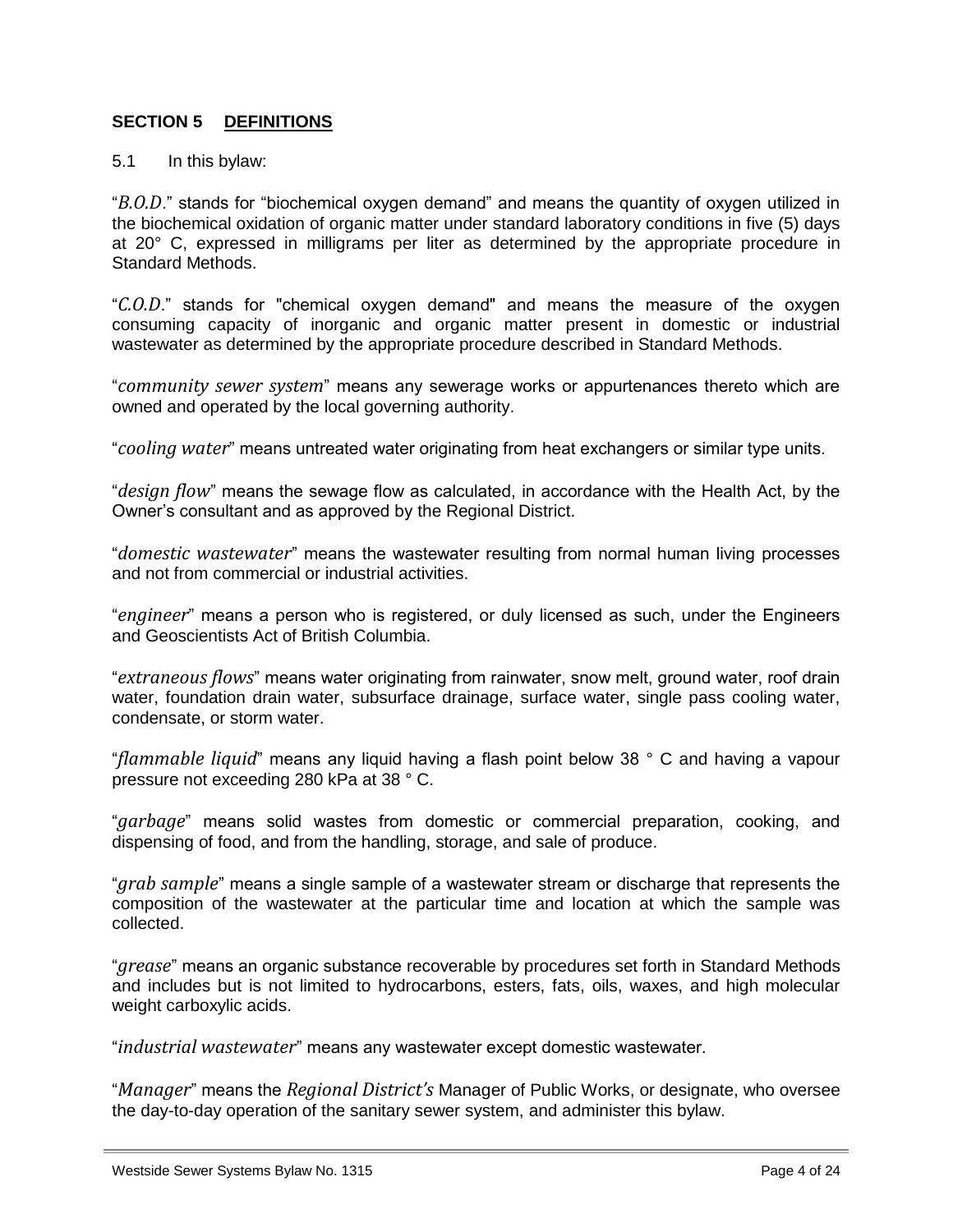"*offal*" means waste portions of food, animals, fowl, or fish.

"*one day composite sample*" means a composite sample comprised of flow proportioned samples collected at one hour intervals over the duration of one operating day.

"*Owner*" shall be interpreted as defined in the Local Government Act as amended from time to time.

"*parcel*" means any lot, block, or other area in which land is held or into which land is subdivided but does not include a highway.

"*premises*" means any residence, building, or structure located on a property.

"*pesticide*" means an organism or material that is represented, sold, used, or intended to be used, to prevent, destroy, repel, or mitigate a pest and includes:

- (a) a plant growth regulator, plant defoliator, or plant desiccant; and
- (b) a control product, other than a device that is a control product under the Pest Control Products Act (Canada).

"*pH*" means logarithm, to the base 10, of the reciprocal of the concentration of Hydrogen ions in moles per liter of solution.

"*Plumbing Code*" means any regulation made by the Lieutenant Governor of the Province of British Columbia, in accordance with the Local Government Act.

"*pre-treatment*" means the use of any physical and/or chemical process to ensure the composition of the effluent conforms to the minimum requirements of this bylaw.

"*Regional Board*" means the elected Board of the Regional District of Central Okanagan.

"*Regional District*" means the Regional District of Central Okanagan as described in Letters Patent and amendments thereto.

"*sanitary sewer system*" means any sewerage works or appurtenances thereto which are owned and operated by the Regional District.

"*septic tank*" means any device or structure designed for the temporary storage of wastewater.

"*service connection*" means the pipe which is located at the property line of a parcel, or at the edge of a statutory right of way, and is provided to connect the wastewater drainage system to the sanitary sewer system.

"*sewage treatment plant*" means any arrangement of devices and structures used for treating wastewater.

"*Special Waste*" means a substance that is defined as Special Waste as interpreted by the Waste Management Act.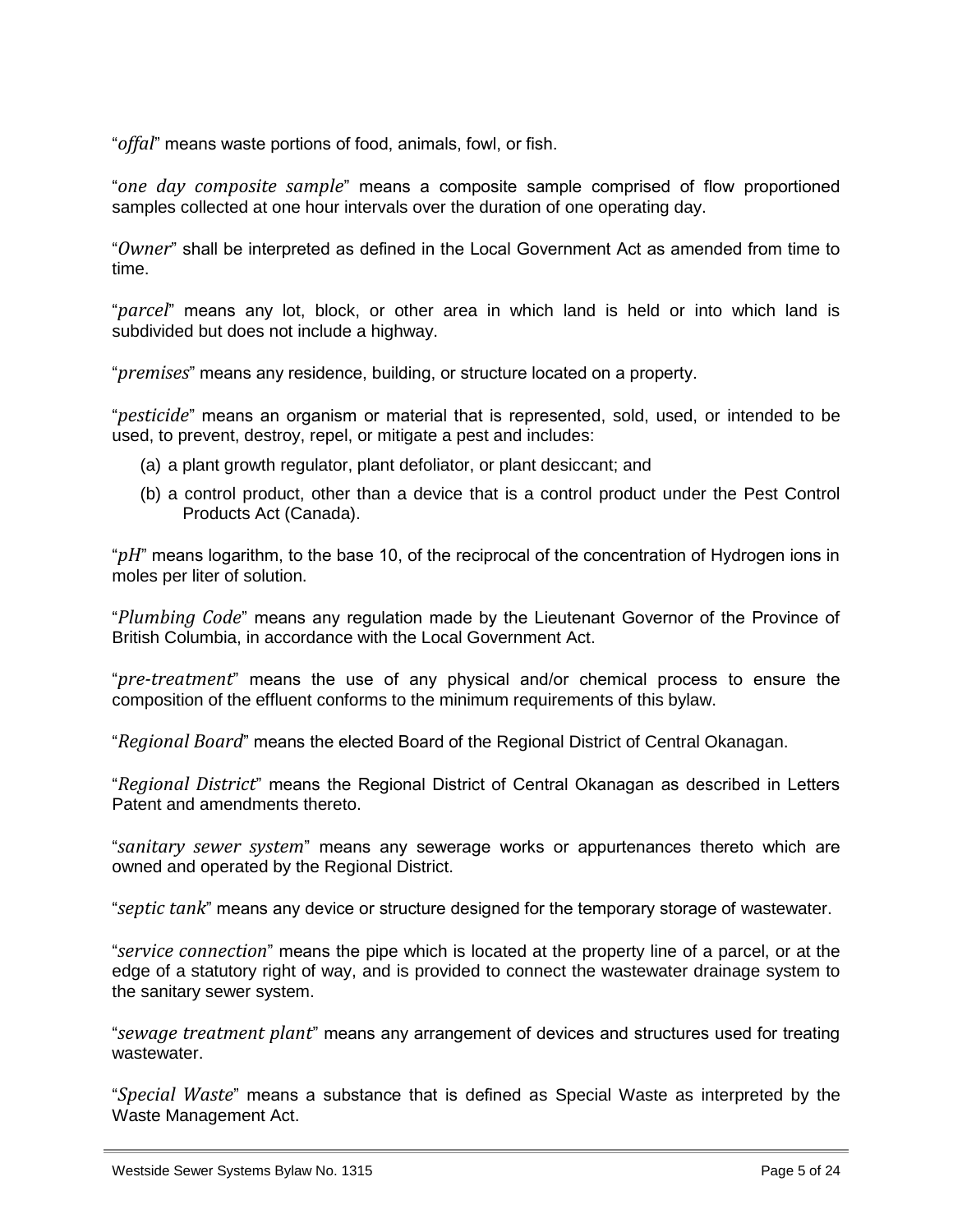"*Standard Methods*" means the Standard Methods of Water and Wastewater Analysis (most current edition) as published by the American Public Health Association, the American Water Works Association, the Canadian Standards Association, and the Water Pollution Control Federation.

"*Subdivision Bylaw*" means a bylaw adopted by the Regional District under Section 938 of the Local Government Act.

"*suspended solids*" means the solid matter according to particle size, expressed in milligrams per liter, in a liquid as determined according to Standard Methods.

"*two hour composite sample*" means a composite sample consisting of equal portions of 8 Grab Samples collected at 15 minute intervals.

"*uncontaminated wastewater*" means water such as spent cooling water, de-chlorinated water discharged from a swimming pool, and water used in street cleaning.

"*user fee*" means a fee imposed for the use of the sanitary sewage system.

"*wastewater*" means the water-borne wastes of the Regional District derived from human or industrial sources including domestic wastewater and industrial wastewater, but does not include storm water and uncontaminated wastewater.

"*wastewater drainage system*" means an assembly of pipes, fittings, fixtures, traps, and appurtenances, not owned by the Regional District, that is used to convey wastewater to a service connection.

"*watercourse*" means:

- (a) the bed and shore of a river, stream, lake, creek, lagoon, swamp, marsh or other natural body of water; or
- (b) a channel, ditch, reservoir or other man-made surface feature, whether containing or conveying water continuously or intermittently.
- 5.2 Unless otherwise defined herein, all words or expressions used in this bylaw shall have the same meaning assigned to them as like words or expressions contained in the Local Government Act, Interpretation Act, Building Bylaw, Zoning Bylaw, Subdivision Bylaw, Water Systems Bylaw, and the Plumbing Code.

## <span id="page-5-0"></span>**SECTION 6 GENERAL TERMS AND CONDITIONS**

- <span id="page-5-1"></span>6.1 Compliance with Bylaw
- 6.1.1 Except in accordance with the provisions of this bylaw, no person shall:
	- (a) connect a wastewater drainage system to the sanitary sewer system, or
	- (b) permit any direct or indirect discharge of any wastewater into the sanitary sewer system.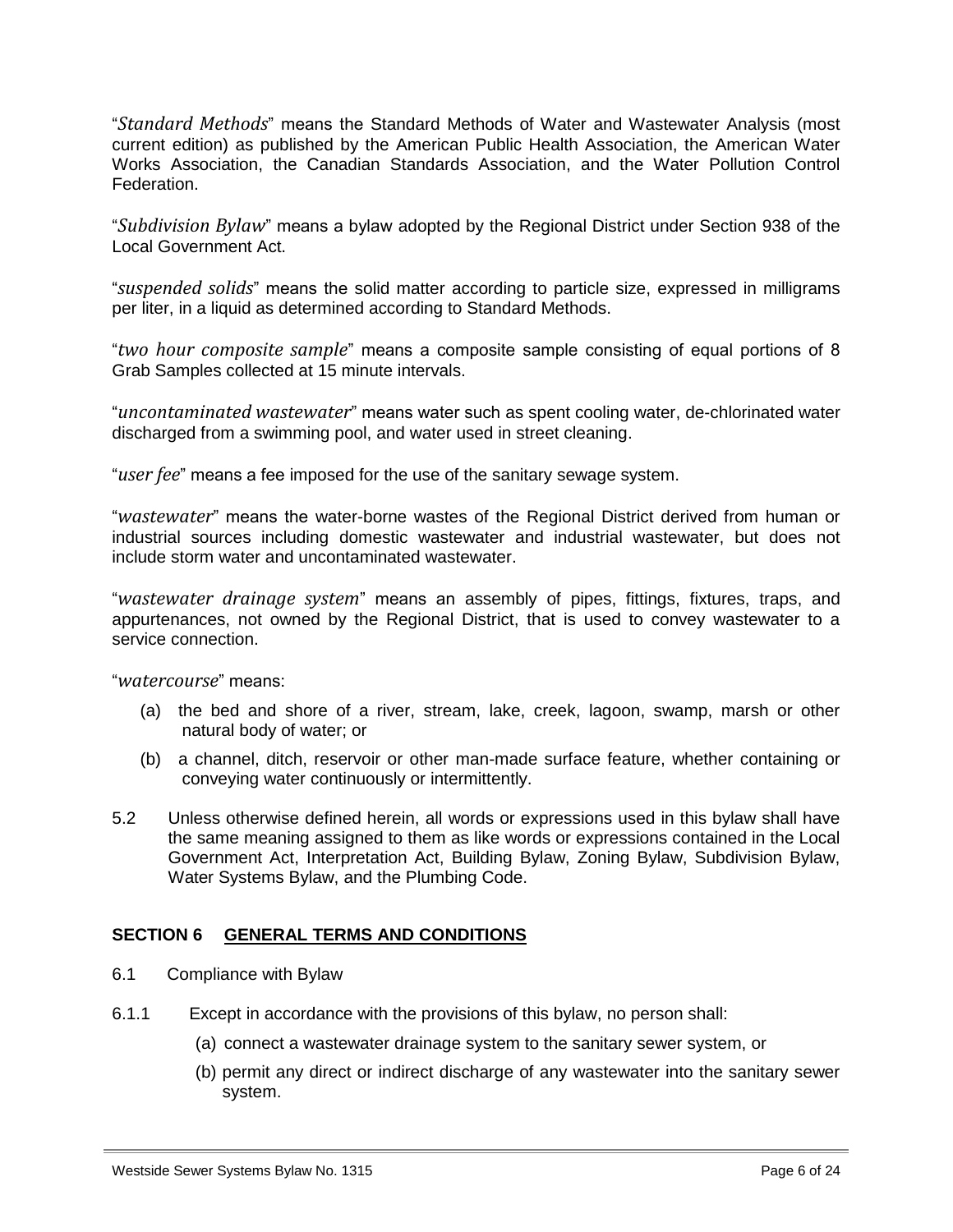- 6.1.2 Should any person contravene the provisions of this bylaw, and in such contravention causes or may cause damage to the sanitary sewer system, the Regional District shall make any repairs and take whatever remedial action necessary to limit the extent of the damage and shall recover the cost from the owner pursuant to this bylaw.
- <span id="page-6-0"></span>6.2 Ownership of the System
- 6.2.1 The sanitary sewer system, its operation, maintenance, repair and replacement shall be under the direction and control of the Manager.
- 6.2.2 All sewer pipes, connections, appurtenances, or facilities required to operate the sanitary sewer system servicing more than one community sewer system shall be owned by the Regional District. This includes but is not limited to, all works that are located within a highway or a statutory right of way, regardless whether the works were constructed at the expense of the Owner or the Regional District.
- <span id="page-6-1"></span>6.3 Duty of Care and Cause of Action
- 6.3.1 This bylaw does not create any duty at law on the part of the Regional District, its Board, officers, employees, or other representatives concerning anything contained in this bylaw. All works, services, improvements, and all matters required pursuant to this bylaw are the responsibility of the Owner and Applicant and all persons acting on their behalf. No approval of any kind, certificate, permit, review, inspection, or other act or omission by the Regional District or any of its representatives, including any enforcement or lack of enforcement of the provisions of this bylaw, shall relieve the Owner and Applicant and all persons acting on their behalf from this duty pursuant to this bylaw and shall not create any cause of action in favour of any person.
- <span id="page-6-2"></span>6.4 Limitation of Liability
- 6.4.1 Sanitary sewer service is provided on the condition that the Owner make no claim against the Regional District, its Board or its officers, agents, and employees acting within the scope of their employment. It is further a condition that the Owner shall make no claim for any indirect, incidental, or consequential damage.
- <span id="page-6-3"></span>6.5 Indemnification
- 6.5.1 Sanitary sewer service is provided on the condition that the Owner indemnify and save harmless the Regional District, its Board or its officers, agents, and employees in respect of all claims arising from the provision of the sanitary sewer service.
- <span id="page-6-4"></span>6.6 Owner's Liability
- 6.6.1 The Owner shall ensure that the terms and conditions, under which connection to the sanitary sewer system is provided, are not breached. The Owner shall be liable:
	- (a) to pay all costs, rates, charges, fees, and penalties that may be imposed pursuant to this bylaw; and
	- (b) for any breach of this bylaw arising on the parcel to which sanitary sewer service is provided, whether the breach is actually committed by the Owner or by a third party renting, leasing, or having access to the property.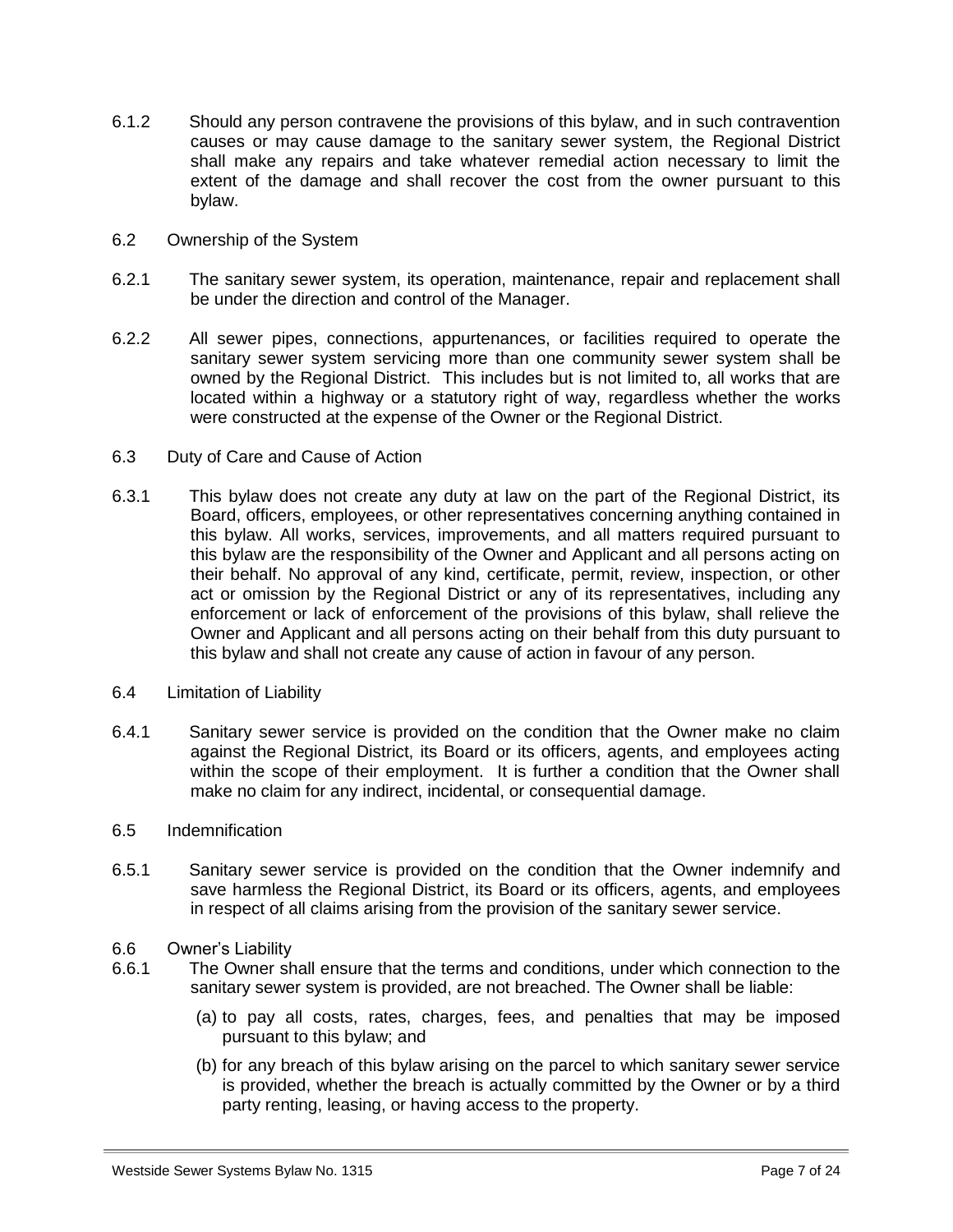## <span id="page-7-0"></span>**SECTION 7 SANITARY SEWER CONNECTIONS**

- <span id="page-7-1"></span>7.1 Applications and Permits
- 7.1.1 No Person shall construct or install any manner of connection, whether on a permanent or temporary basis, to any part of the sanitary sewer system without first having obtained a permit to connect from the Local Government office serving their community.
- <span id="page-7-2"></span>7.2 Non-Domestic Connections
- 7.2.1 The Owner or Occupier of a commercial or industrial place of business where Non-Domestic waste may be discharged into the sanitary sewer system must supply to the Regional District information regarding his type of business and the characteristics of wastewater produced, using Form 1 - Non-Domestic Wastewater Information Report (APPENDIX I).

## <span id="page-7-3"></span>**SECTION 8 FEES & CHARGES**

8.1 Every owner or occupier of all parcels located within a sanitary sewer system service area or the owner or occupier of all parcels connected to a community sewer system within the service area boundary of the Westside Regional Wastewater Treatment Plant shall pay to their local government office the rates and charges as prescribed by that jurisdiction. The fees and charges established in this Bylaw shall apply to the owners and operators of the community sewer systems serviced by the Regional District, as prescribed in SCHEDULE A.

## <span id="page-7-4"></span>**SECTION 9 PROHIBITIONS, RESTRICTIONS AND INTERRUPTION OF SERVICE**

- 9.1 No person shall release, or permit the release of, any prohibited substance or any restricted substance which exceeds the respective concentrations listed in SCHEDULE B of this bylaw.
- 9.2 Sewer service may be limited, interrupted, terminated, or refused:
	- (a) in circumstances where the discharge of wastewater may interfere with works being undertaken on the sanitary sewer system; or
		- (b) where a person contravenes the provisions of this bylaw.

## <span id="page-7-5"></span>**SECTION 10 TERMS AND CONDITIONS OF USE**

- <span id="page-7-6"></span>10.1 Interference with the Sanitary Sewer System
- 10.1.1 The sanitary sewer system, its operation, maintenance, repair, and replacement shall be under the direction and control of the Manager. No person other than the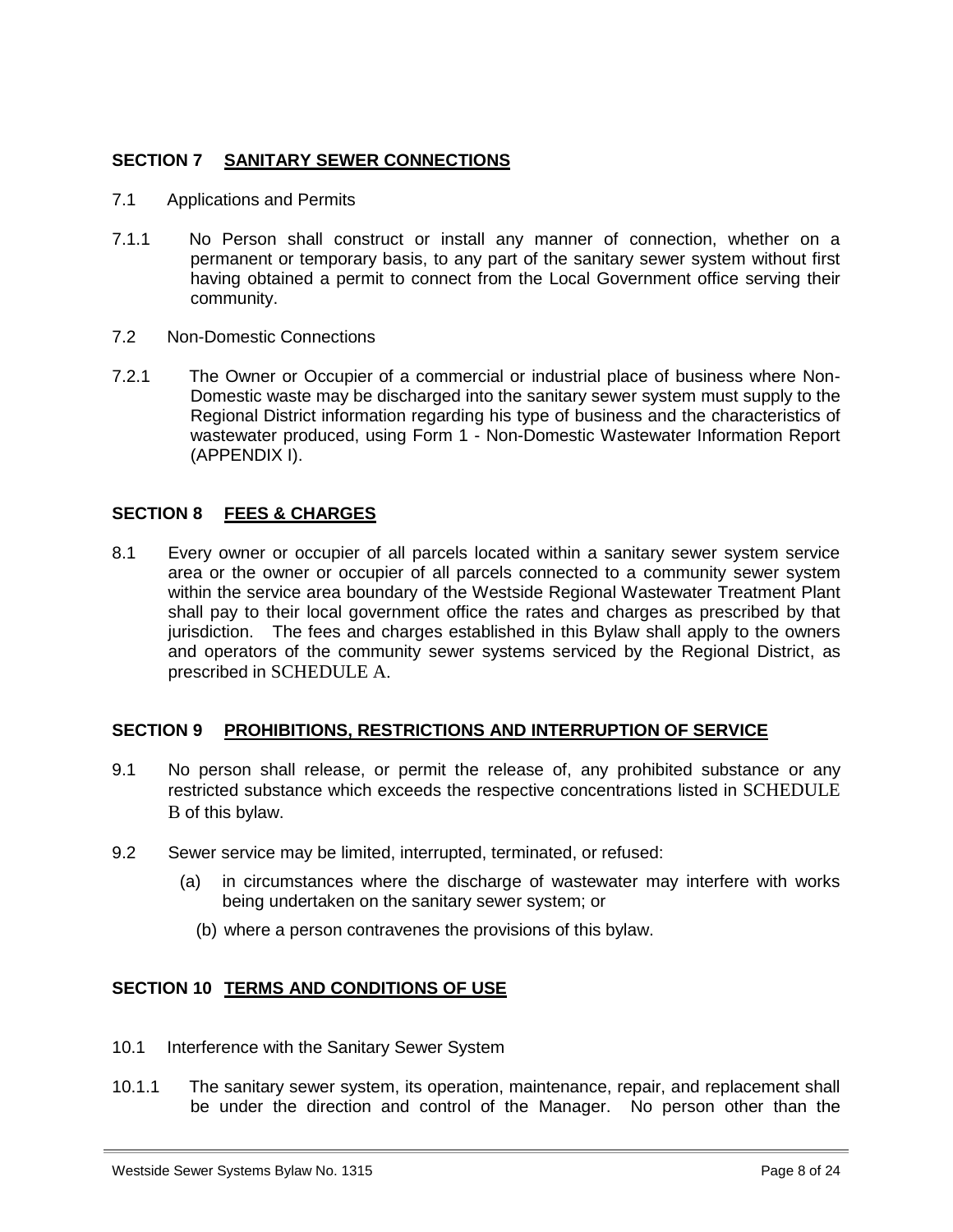Manager, a Regional District employee acting in the course of his duties or a contractor authorized by the Regional District shall:

- (a) enter into or work upon the sanitary sewer system;
- (b) make or terminate a service connection to the sanitary sewer system;
- (c) uncover or tamper with the sanitary sewer system; or
- (d) attach or detach any line, pipe, or other appurtenance to the sanitary sewer system.
- <span id="page-8-0"></span>10.2 Accidental Discharges
- 10.2.1 Any person responsible for, or aware of, the accidental discharge of restricted of prohibited substances into the sanitary sewer system shall report the same forthwith to the Regional District in order that the necessary precautions can be taken to minimize the deleterious effects of the discharge.
- <span id="page-8-1"></span>10.3 Non Compliance
- 10.3.1 Should any person contravene the provisions of this bylaw, and such contravention causes or may cause damage to the sanitary sewer system, the Regional District may make any repairs and take whatever remedial action necessary to limit the extent of the damage and shall recover the cost pursuant to this bylaw.
- 10.3.2 Should testing indicate that the components of the wastewater are not in compliance with the provisions of this bylaw, the Regional District shall notify the Owner, in writing, to cease and desist the discharge of wastewater.
- 10.3.3 The cease and desist order shall remain in effect until such time as:
	- (a) the Owner complies with all requirements of this bylaw, and
	- (b) the Regional District notifies the Owner, in writing, indicating that the Owner has complied with this bylaw and authorizing the Owner to resume the discharge of wastewater.
- <span id="page-8-2"></span>10.4 Wastewater Drainage System
- 10.4.1 Every wastewater drainage system connected to a regional trunk shall be constructed in accordance with the standards contained in the Subdivision Bylaw, the British Columbia Plumbing Code and the Building Bylaw.
- 10.4.2 The Owner shall ensure that the wastewater drainage system is installed such that it meets the elevation of the service connection. The Regional District is not obligated to meet the elevation of, nor connect to, any wastewater drainage system installed prior to the installation of the service connection.
- 10.4.3 The Owner must:
	- (a) maintain the wastewater drainage system and sanitary service connection in a state of good repair;
	- (b) protect the wastewater drainage system and sanitary service connection from freezing or damage of any other sort; and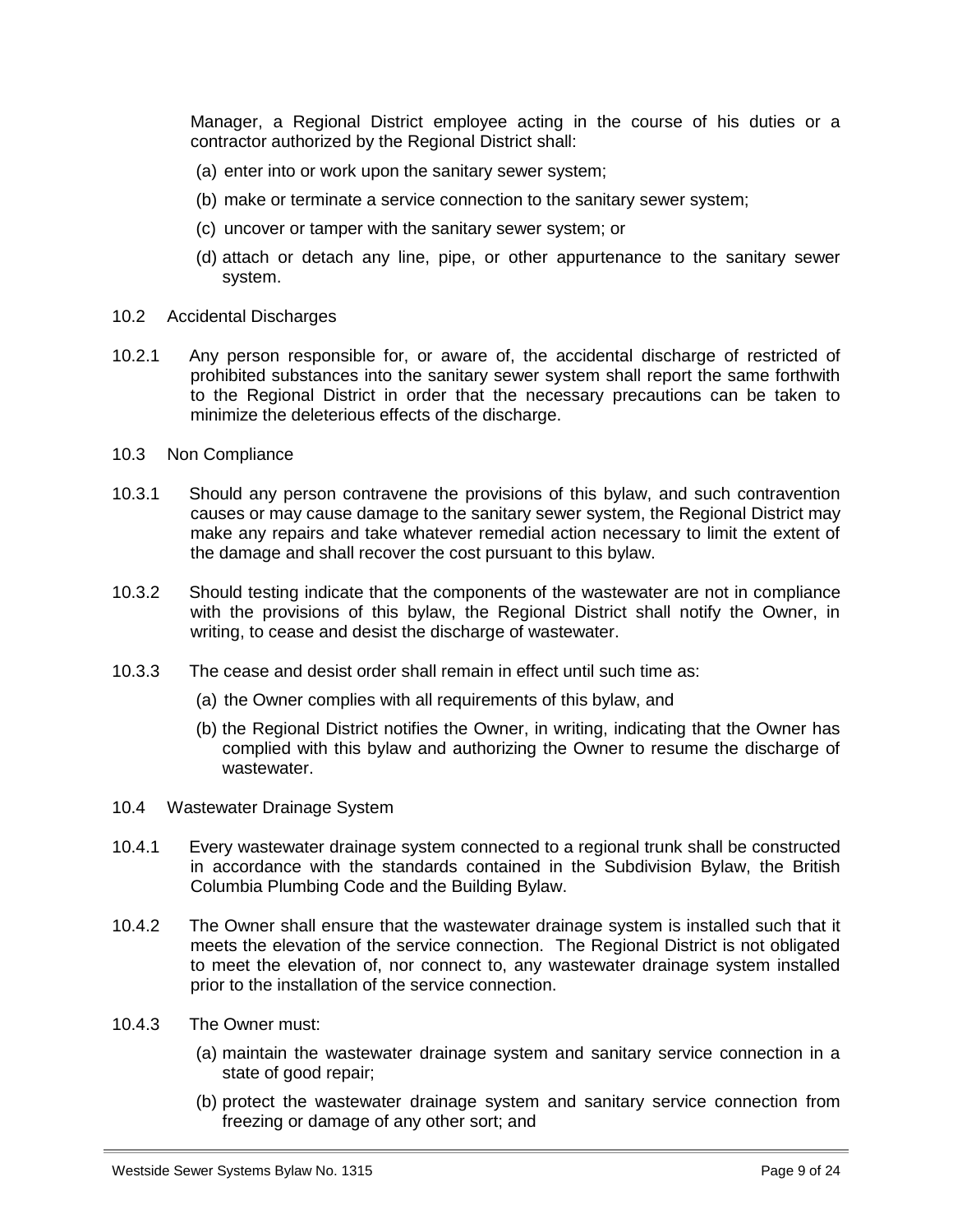- (c) ensure that the plumbing fixtures, wastewater drainage system and sanitary service connection do not leak.
- 10.4.4 Notwithstanding subsection 10.4.3, the Regional District may construct, inspect, maintain or repair the wastewater drainage system and sanitary service connection. All costs associated with the referenced construction, inspection, maintenance or repair shall be at the expense of the Owner.
- <span id="page-9-0"></span>10.5 Inspection Chambers and Manholes
- 10.5.1 All wastewater must pass through an inspection chamber or a suitable manhole installed and maintained in good repair to allow observation and sampling and flow measurement of the sewage.
- 10.5.2 Inspection chambers and manholes must be:
	- (a) constructed and installed in accordance with the Subdivision Bylaw,
	- (b) located on the property of the owner, as close to the property line as possible, or at an alternate location approved by the Manager,
	- (c) accessible to the Manager at all times;
	- (d) constructed, installed, and maintained at the expense of the Owner.
- 10.5.3 Where there is more than one building on a parcel discharging non-domestic wastewater, each building must have a separate inspection chamber installed 1.0 meter outside the wall of the building where the building drain connects to the building sewer.
- <span id="page-9-1"></span>10.6 Septic Tanks / Portable Holding Tanks
- 10.6.1 No person shall permit any sludge, deposit, or material contained in, or originating from, any septic tanks, portable holding tanks, or recreational vehicles to enter into the sanitary sewer system.
- 10.6.2 Where a sewer connection is made to a parcel where a septic tank or tanks exist, the owner shall remove any sludge, deposit, or material contained in the existing septic tanks.
- 10.6.3 All sludge, deposit, or material originating from a septic tank, portable holding tank, or recreational vehicle must be deposited at the Regional District's disposal facility.
- <span id="page-9-2"></span>10.7 Pre-treatment
- 10.7.1 Pre-treatment is required where wastewater, or any component of the wastewater:
	- (a) does not meet the provisions of this bylaw;
	- (b) may damage or increase maintenance costs on the sanitary sewer system; or
	- (c) may detrimentally affect the operation of the sewage treatment plant.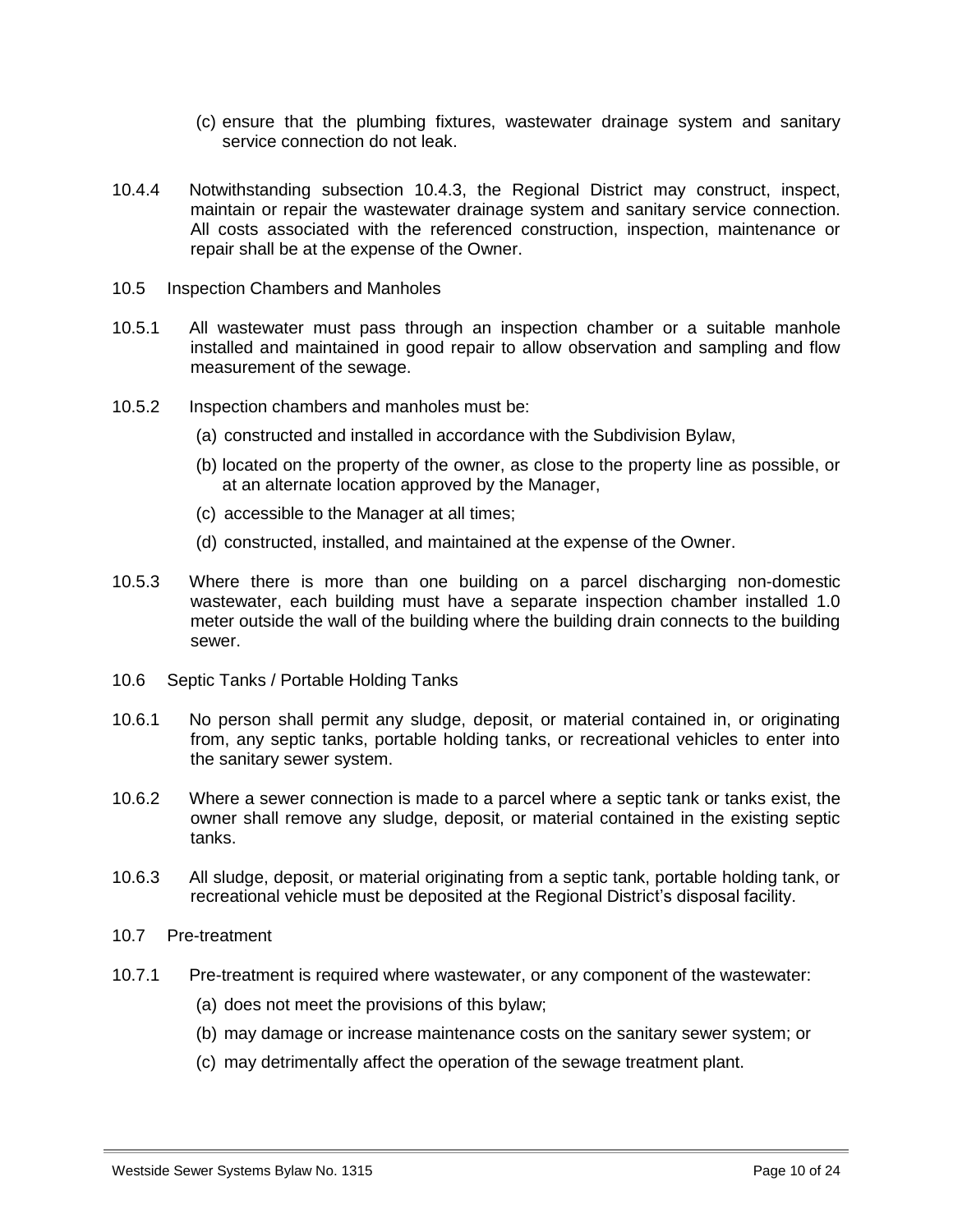- 10.7.2 The owner or operator shall ensure the design, operation and maintenance of the pretreatment facility achieves the treatment objectives and is in accordance with the manufacturer's recommendations.
- 10.7.3 The owner or operator shall ensure any waste products from the pre-treatment facility are disposed of in a safe manner.
- 10.7.4 The maintenance records and waste disposal records shall be available to the Manager upon request.
- 10.7.5 The owner or operator shall keep documentation pertaining to the pre-treatment facility and waste disposal for three years. The Owner shall make these records available for examination by the Manager at his request.
- <span id="page-10-0"></span>10.8 Interceptors
- 10.8.1 The Owner of every parcel shall be required to provide an interceptor if the wastewater being discharged from the parcel contains, or will contain, grease, oil, grit, flammable liquids or gases, or other components which may interfere with or damage the sanitary sewer system. This includes but is not limited to:
	- (a) service stations, vehicle repair garages, and automobile wash bays
	- (b) dry-cleaning establishments
	- (c) milk plants, and creameries
	- (d) laboratories
	- (e) commercial kitchens
	- (f) concrete plants, and aggregate washing plants
- 10.8.2 All interceptors shall be:
	- (a) of sufficient capacity to perform the purpose for which it is intended,
	- (b) designed by an engineer or a pre-manufactured package designed for the specific purpose of trapping the deleterious components,
	- (c) located as to be readily and easily accessible for cleaning and inspection.
- 10.8.3 In support of the interceptor design, the Owner shall be required to submit detailed design drawings and calculations from the engineer or manufacturer's specifications and manuals to the Manager for approval prior to construction. In addition the Owner must submit operation and maintenance manuals.
- 10.8.4 No construction shall take place on the interceptor until such time as the Manager has reviewed the above information and approved construction. Approval to construct the interceptor by the Manager does not imply that the quality of the wastewater discharged after passing through the interceptor will meet the requirements of this bylaw. It is the Owner's responsibility to ensure that all the components of the wastewater will comply with the provisions of the bylaw after passing through the interceptor.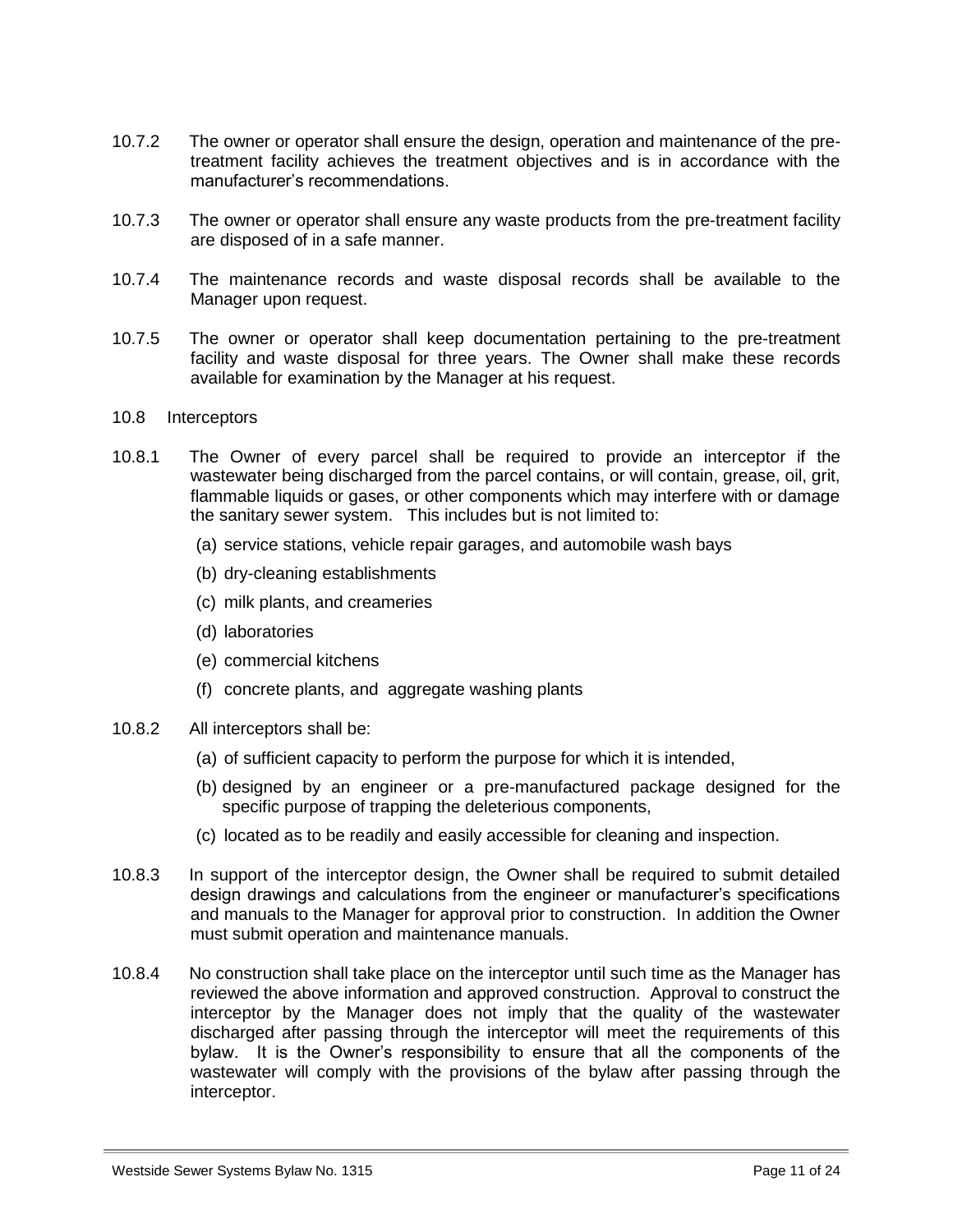- 10.8.5 The design, construction, operation, and maintenance of the interceptor shall be the responsibility of the Owner and at the Owner's expense. The Owner shall maintain written records of all cleaning, repair, calibration, and maintenance and shall store said records at the place of business for a minimum of three (3) years. The Owner shall make these records available for examination by the Manager upon his request.
- <span id="page-11-0"></span>10.9 Volume Control
- 10.9.1 Where wastewater is discharged into the sanitary sewer system in volumes which may exceed the available downstream system capacity, the Manager may require the Owner or occupier of the premises to take measures to equalize the discharge volumes and strengths.
- 10.9.2 Equipment necessary to comply with this section shall be provided, maintained, and operated by the Owner or occupier of such premises in a manner satisfactory to the Manager.
- <span id="page-11-1"></span>10.10 Sampling and Analysis
- 10.10.1 Where sampling is required for the purposes of determining the concentration of constituents in the wastewater the sample may:
	- (a) be collected manually or by using an automatic sampling device; and
	- (b) contain additives for its preservation.
- 10.10.2 For the purpose of determining compliance with Schedule B, discrete wastewater streams within premises may be sampled, at the discretion of the Manager.
- 10.10.3 Any single grab sample may be used to determine compliance with Schedule B.
- 10.10.4 All tests, measurements, analyses and examinations of wastewater, its characteristics or contents pursuant to this Bylaw shall be carried out in accordance with "Standard Methods" and be performed by a laboratory accredited for analysis of the particular substance(s) using a method which is within the laboratory's scope of accreditation or to the satisfaction of the Manager as agreed in writing prior to sample analysis.

## <span id="page-11-2"></span>**SECTION 11 ADMINISTRATION AND ENFORCEMENT**

- <span id="page-11-3"></span>11.1 Authority of the Manager of Public Works
- 11.1.1 The Manager may:
	- (a) Place limits and restrictions on the quantity, composition, frequency and nature of the waste permitted to be discharged;
	- (b) Require the Owner to repair, alter, remove, or add to works or construct new works; and
	- (c) Shut down all non-compliant releases.
- <span id="page-11-4"></span>11.2 Right of Entry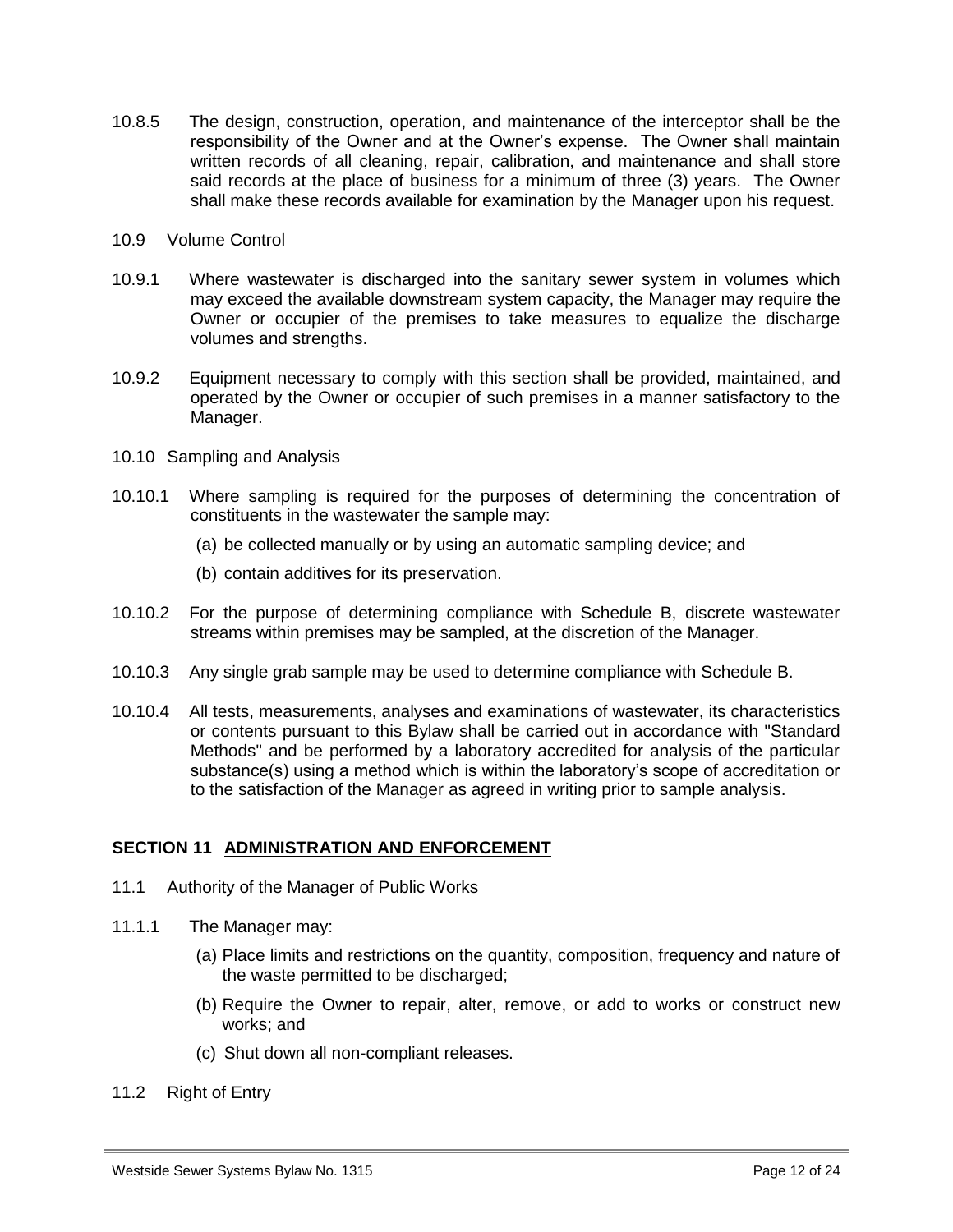- 11.2.1 Regional District officers, or their designates, are authorized to enter upon any property or premises at any reasonable time to inspect any building or premises to ensure compliance with, or prevent violation of, the provisions of this bylaw.
- 11.2.2 The Owner or occupant shall permit the Regional District officers or their designates to perform all actions required including inspection, observation, measurement, testing, and sampling in order to determine compliance with this bylaw.
- <span id="page-12-0"></span>11.3 Cease and Desist Order
- 11.3.1 Regional District officers may order the Owner or occupant who contravenes this bylaw to comply with the bylaw within a specified time. Where an Owner does not comply with a cease and desist order within the specified time, the Regional District officer may order the action contained in the order to be performed by Regional District employees, or others, at the expense of the Owner. All costs incurred as a result of such action shall be recovered pursuant to this bylaw.
- <span id="page-12-1"></span>11.4 Violation
- 11.4.1 Any person who:
	- (a) violates the provisions of this bylaw;
	- (b) causes or permits any act in contravention or violation of the provisions of this bylaw;
	- (c) neglects or omits bylaw requirements;
	- (d) tampers with, interferes with, or damages the sanitary sewer system;
	- (e) interferes with the operation or maintenance of the sanitary sewer system;
	- (f) fails to comply with bylaw orders, directions, or notices;
	- (g) prevents, obstructs or attempts to prevent or obstruct the authorized entry of any officer authorized under this bylaw;

will be guilty upon summary conviction of an offence under this bylaw. Each day's continuance of an offence under this section will constitute a new and distinct offence.

11.4.2 Any person who violates bylaw provisions may, on summary conviction, be liable to the maximum penalty under the Offence Act, plus the cost of prosecution, for each offence. The penalties imposed under this section are a supplement and not a substitute for any other remedy to an infraction of this bylaw.

## <span id="page-12-2"></span>**SECTION 12 REPEAL OF PREVIOUS BYLAW**

12.1 The Regional District of Central Okanagan Sewer Systems Bylaw No. 1171, 2006, as amended by Bylaw Nos. 1208-2007, 1226-2007, 1231-2008 and 1267-2009, 1281-2010, is hereby repealed.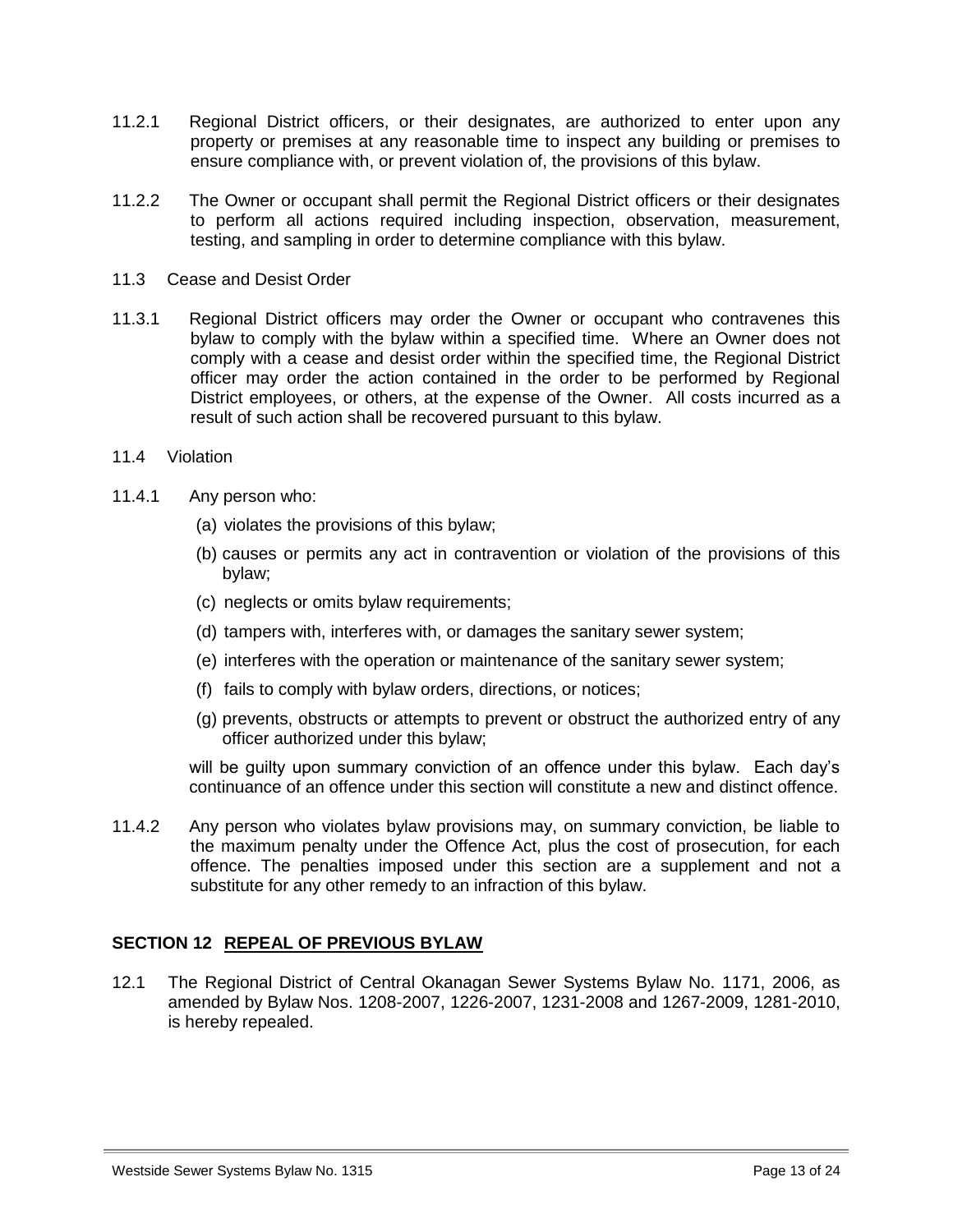## <span id="page-13-0"></span>**SECTION 13 FORCE AND EFFECT**

13.1 This bylaw comes into effect upon adoption.

| <b>READ A FIRST TIME THIS</b>      | 26 <sup>th</sup> | DAY OF | November | 2012. |
|------------------------------------|------------------|--------|----------|-------|
| READ A SECOND TIME THIS            | 26 <sup>th</sup> | DAY OF | November | 2012. |
| <b>READ A THIRD TIME THIS</b>      | 26 <sup>th</sup> | DAY OF | November | 2012. |
| RECONSIDERED AND ADOPTED THIS 26th |                  | DAY OF | November | 2012. |

## CHAIR DIRECTOR OF CORPORATE SERVICES

I hereby certify the foregoing to be a true and correct copy of Bylaw No.1315 cited as the "Regional District of Central Okanagan Westside Sewer Systems Bylaw No. 1315, 201", as read a third time and adopted by the Regional Board on the 26th day of November, 2012.

\_\_\_\_\_\_\_\_\_\_\_\_\_\_\_\_\_\_\_\_\_\_\_\_\_\_\_\_ \_\_\_\_\_\_\_\_\_\_\_\_\_\_\_\_\_\_\_\_\_\_\_\_\_\_\_\_\_\_\_\_\_\_

Dated at Kelowna, B.C.<br>this  $28<sup>th</sup>$  day of November 2012

DIRECTOR OF CORPORATE SERVICES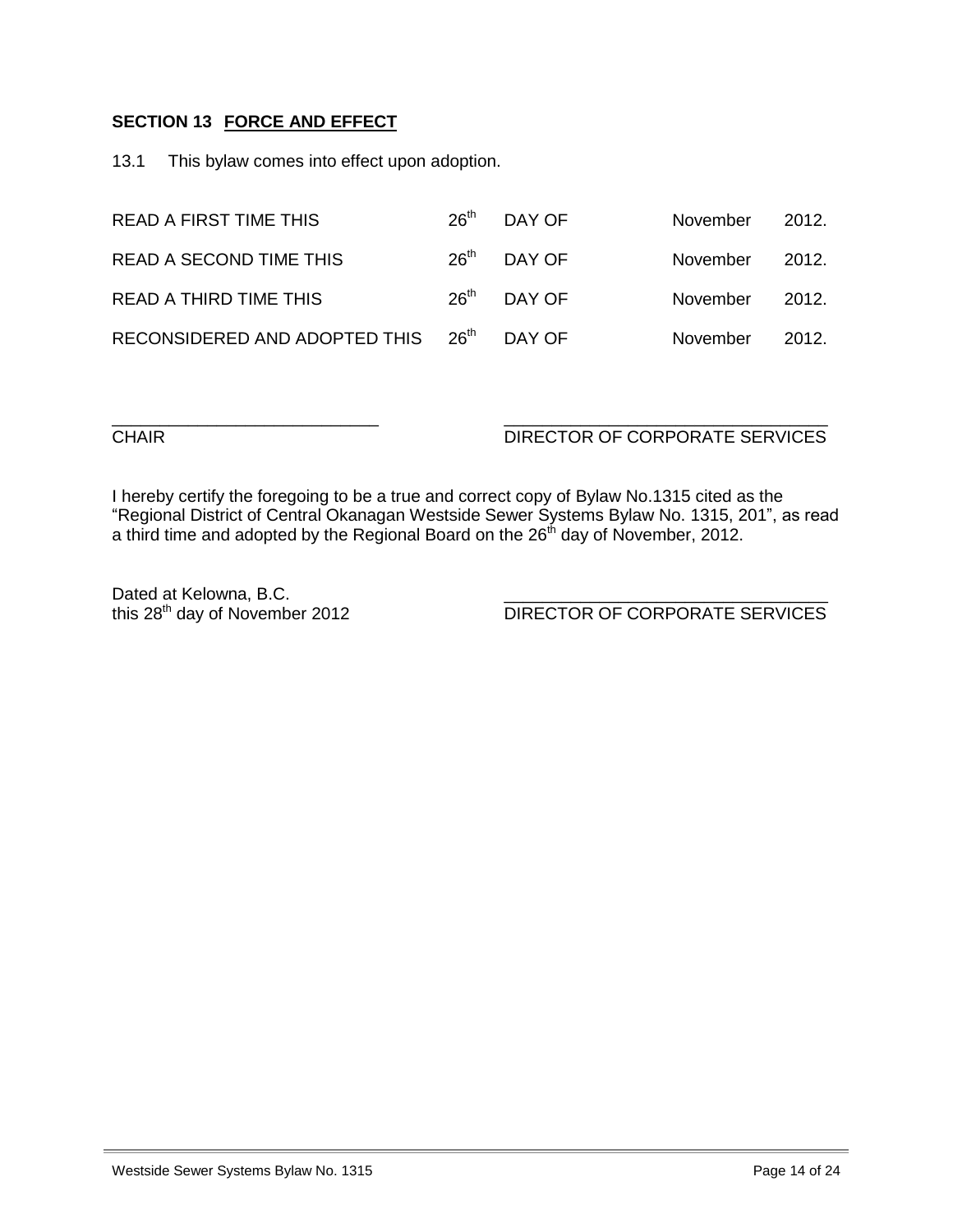<span id="page-14-0"></span>Regional District of Central Okanagan Westside Sewer Systems Bylaw No. 1315, 201

# **SCHEDULE A - FEES & CHARGES**

- 1. User fees for the Westside Regional Sewer System shall be charged based on wastewater flows to recover costs and contributions to capital / reserves, as follows:
	- (1) District of West Kelowna
		- (a) Wastewater Treatment Plant
		- (b) Major collection trunks and lift stations
		- (c) 30% Capital Recovery Rate
	- (2) Westbank First Nation
		- (a) Wastewater Treatment Plant
		- (b) Major collection trunks and lift stations
		- (c) 30% Capital Recovery Rate
	- (3) District of Peachland
		- (a) Wastewater Treatment Plant
		- (b) Lake Force Main
		- (c) 30% Capital Recovery Rate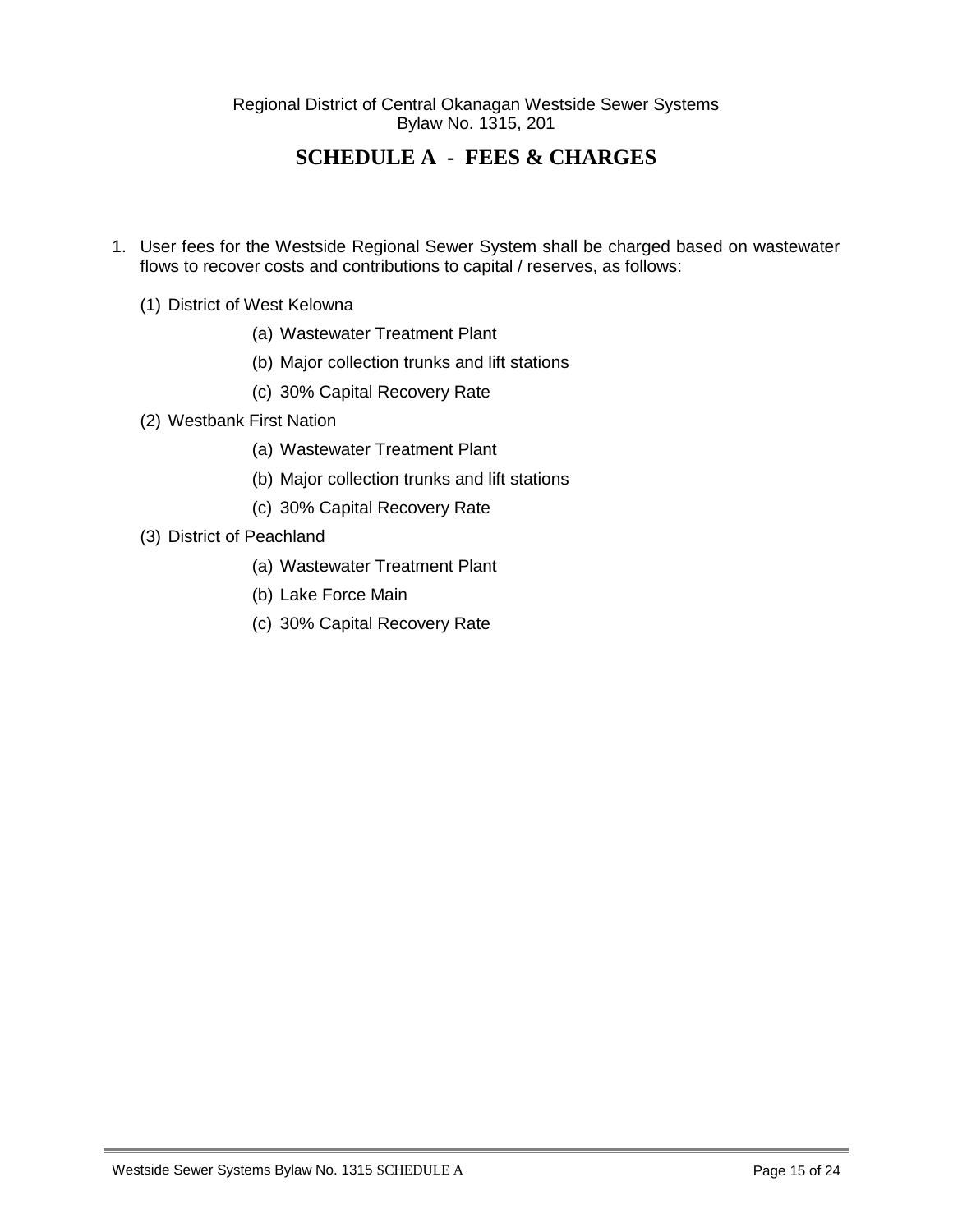# <span id="page-15-0"></span>**SCHEDULE B - PROHIBITIONS & RESTRICTIONS**

## **PROHIBITIONS – GENERAL**

#### **1. Hauled Wastewater**

- (1) No person shall discharge hauled wastewater to the wastewater works unless:
	- (a) The carrier of the hauled wastewater operating as a waste management system has a certificate of approval issued by the Manager, and
	- (b) The carrier meets all conditions for discharge that are or may be set from time to time with respect to the haulage of wastewater by the Regional District.
- (2) No person shall discharge or permit the discharge of hauled wastewater:
	- (a) At a location other than a hauled wastewater discharge location approved by the Regional District.
	- (b) Without a manifest, in a form approved by the Manager, completed and signed by the carrier and deposited in an approved location at the time of discharge.
	- (c) Without the use of a discharge hose placed securely in the discharge portal at the approved location.

#### **2. Hauled Waste**

- (1) No person shall discharge hauled waste to the wastewater works unless:
	- (a) The carrier of the hauled waste operating as a waste management system has a certificate of approval issued by the Manager, and
	- (b) Hauled waste meets all conditions for discharge that are set out in this Schedule, as amended from time to time;
- (2) No person shall discharge or allow or cause hauled waste to be discharged into a Sewer, except at sites designated by the Manager.

#### **3. Non-Contact Cooling Water**

(1) The discharge of non-contact cooling water or uncontaminated water to a sanitary sewer from any residential property is prohibited.

#### **4. Water Originating from a Source Other than the Community Water Supply**

- (1) The discharge of water originating from a source other than the community water supply, including storm water or groundwater, directly or indirectly to a sanitary sewer works is prohibited, unless:
	- (a) The discharge is in accordance with a Waste Discharge Permit; and
	- (b) The discharge does not exceed the limits set out under this Schedule, with respect to biochemical oxygen demand, total phosphorus or total suspended solids; or
	- (c) In the event the discharge does exceed the limits set out under this Schedule, with respect to any of biochemical oxygen demand, total phosphorus or total suspended solids, the discharge has been approved in writing by the Manager.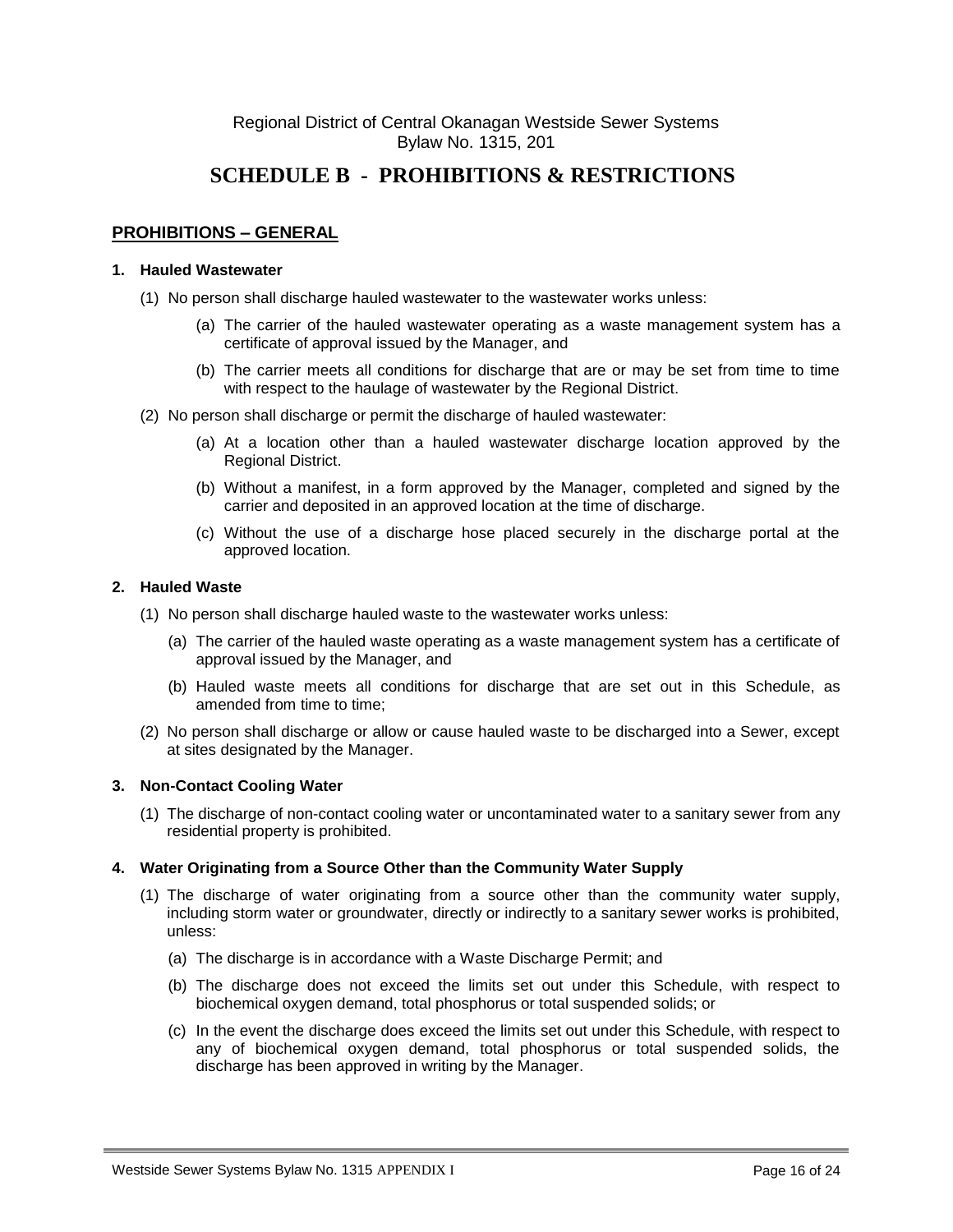#### **5. Prohibition of Dilution**

(1) No person shall discharge directly or indirectly, or permit the discharge or deposit of wastewater into a sanitary sewer works where water has been added to the discharge for the purposes of dilution to achieve compliance with this Schedule.

#### **PROHIBITED WASTES**

- A. No person shall discharge directly or indirectly or deposit or cause or permit the discharge or deposit of wastewater into a sanitary sewer or private sewer connection to any sanitary sewer works in circumstances where:
	- (1) To do so may cause or result in:
		- (a) A health or safety hazard to a person authorized by the Regional District to inspect, operate, maintain, repair or otherwise work on a wastewater works;
		- (b) An offence under the Environmental Management Act, as amended from time to time, or any regulation made thereunder from time to time;
		- (c) Wastewater sludge from the wastewater treatment facility works to which either wastewater discharges, directly or indirectly, to fail to meet the objectives and criteria as listed in the Liquid Waste Management Act, as amended from time to time;
		- (d) Interference with the operation or maintenance of a wastewater works, or which may impair or interfere with any wastewater treatment process;
		- (e) A hazard to any person, animal, property or vegetation;
		- (f) An offensive odour to emanate from wastewater works, and without limiting the generality of the foregoing, wastewater containing hydrogen sulphide, carbon disulphide, other reduced sulphur compounds, amines or ammonia in such quantity as may cause an offensive odour;
		- (g) Damage to wastewater works;
		- (h) An obstruction or restriction to the flow in wastewater works.
	- (2) The wastewater has two or more separate liquid layers.
	- (3) The wastewater contains:
		- (a) Hazardous substances;
		- (b) Combustible liquid; Biomedical waste, including any of the following categories: human anatomical waste, animal waste, untreated microbiological waste, waste sharps and untreated human blood and body fluids known to contain viruses and agents listed in "Risk Group4" as defined in "Laboratory Biosafety Guidelines" published by Health Canada, dated, 2004, as amended.
		- (c) Specified risk material for bovine spongiform encephalopathy as defined in the federal Fertilizers Regulations (C.R.C., c. 666), as amended from time to time, including material from the skull, brain, trigeminal ganglia, eyes, tonsils, spinal cord and dorsal root ganglia of cattle aged 30 months or older, or material from the distal ileum of cattle of all ages.
		- (d) Dyes or coloring materials which may or could pass through a wastewater works and discolor the wastewater works effluent;
		- (e) Fuel;
		- (f) Ignitable waste.
		- (g) Pathological waste.
		- (h) PCBs.
		- (i) Pesticides, insecticides, herbicides or fungicides.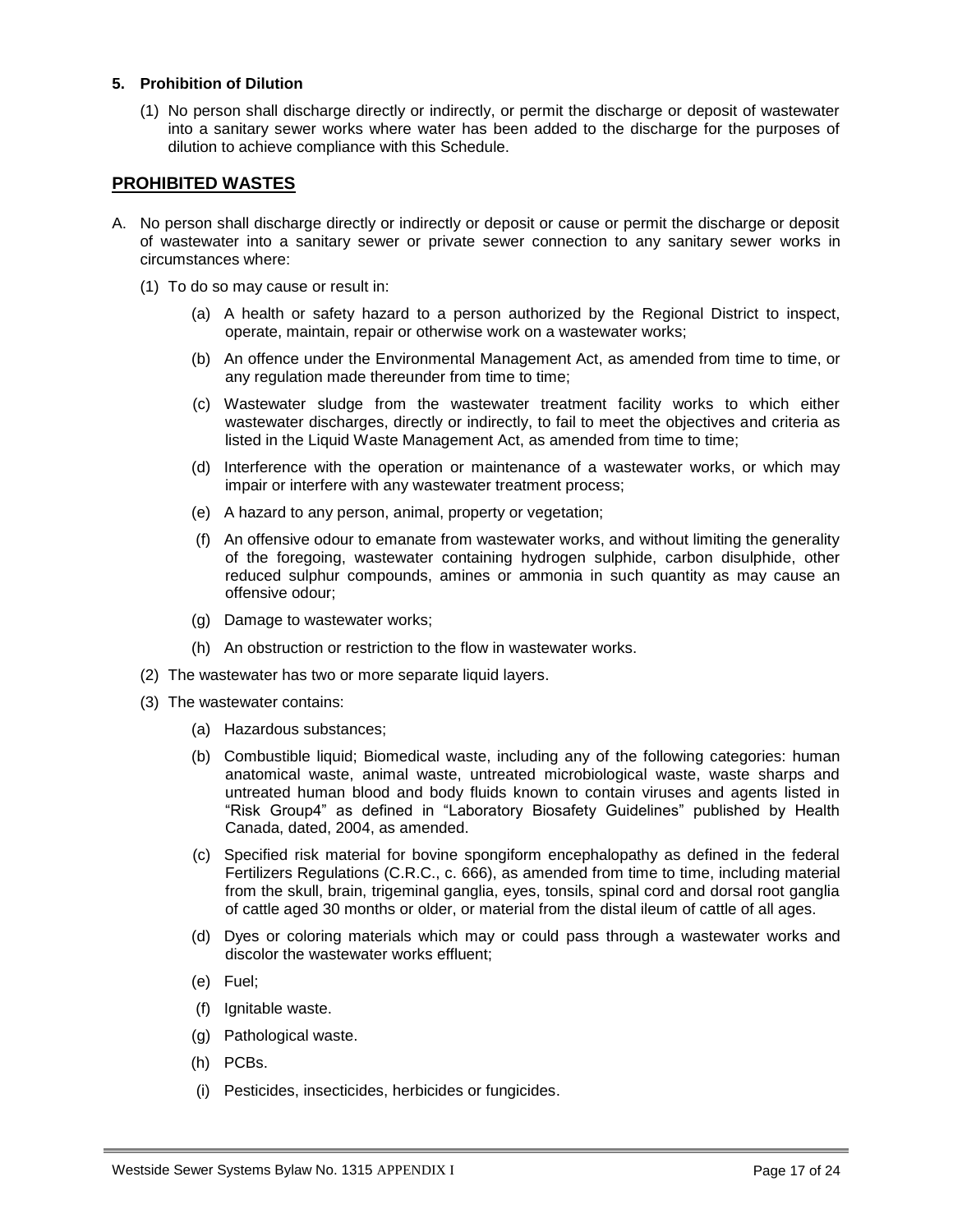- (j) Reactive material except within such limits as are permitted by license issued by the Atomic Energy Control Board of Canada.
- (k) Toxic substances which are not otherwise regulated in this Bylaw.
- (l) Waste radioactive substances in excess of concentrations greater than those specified for release to the environment under the Nuclear Safety and Control Act and Regulations or amended versions thereof.
- (m) Solid or viscous substances in quantities or of such size to be capable of causing obstruction to the flow in a sewer, including but not limited to ashes, bones, cinders, sand, mud, soil, straw, shaving, metal, glass, rags, feathers, tar, plastics, wood, unground garbage, animal parts or tissues, and paunch manure.
- (n) Any garbage that has been ground, comminuted or shredded by a garbage disposal unit.
- (o) The wastewater contains a concentration, expressed in milligrams per litre, in excess of any one or more of the limits in Restricted Wastes section of this Schedule, unless the discharge is authorized in a Code of Practice approved by the Regional District.

## **STANDARDS FOR RESTRICTED WASTES**

- A. No person shall discharge directly or indirectly or deposit or cause or permit the discharge or deposit of wastewater into a sanitary sewer or private sewer connection to any sanitary sewer works in circumstances where:
	- (1) any non-domestic wastewater as analysed in the specified sample type which exceeds the limits for the following parameters, expressed in the total form as milligrams per litre and as shown in the following table:

|                                     | Concentration in Milligrams per Litre (mg/L)        |                                                      |                       |  |  |  |
|-------------------------------------|-----------------------------------------------------|------------------------------------------------------|-----------------------|--|--|--|
| <b>Parameter</b>                    | <b>One Day</b><br><b>Composite</b><br><b>Sample</b> | <b>Two Hour</b><br><b>Composite</b><br><b>Sample</b> | Grab<br><b>Sample</b> |  |  |  |
| Biochemical Oxygen Demand (B.O.D.)  | 500                                                 | 1000                                                 | 2000                  |  |  |  |
| Chemical Oxygen Demand (C.O.D.)     | 750                                                 | 1500                                                 | 3000                  |  |  |  |
| <b>Total Suspended Solids (TSS)</b> | 600                                                 | 1200                                                 | 2400                  |  |  |  |
| Oil and Grease (non petroleum)      | 150                                                 | 300                                                  | 600                   |  |  |  |
| Oil and Grease (petroleum source)   | 15                                                  | 30                                                   | 60                    |  |  |  |
| pH (non-domestic waste)             | $>6$ and $< 9.5$                                    | $>5$ and $<$ 11                                      | $>5.5$ and $< 10.5$   |  |  |  |

#### **Table A - CONVENTIONAL CONTAMINANTS and PHYSICAL PARAMETERS**

(2) any non-domestic waste which, at the point of discharge into a sewer, contains any substance, in a combined or un-combined form, with a concentration in excess of the levels set out in the following tables. All concentrations are expressed as total concentrations, which include both the dissolved and un-dissolved substances.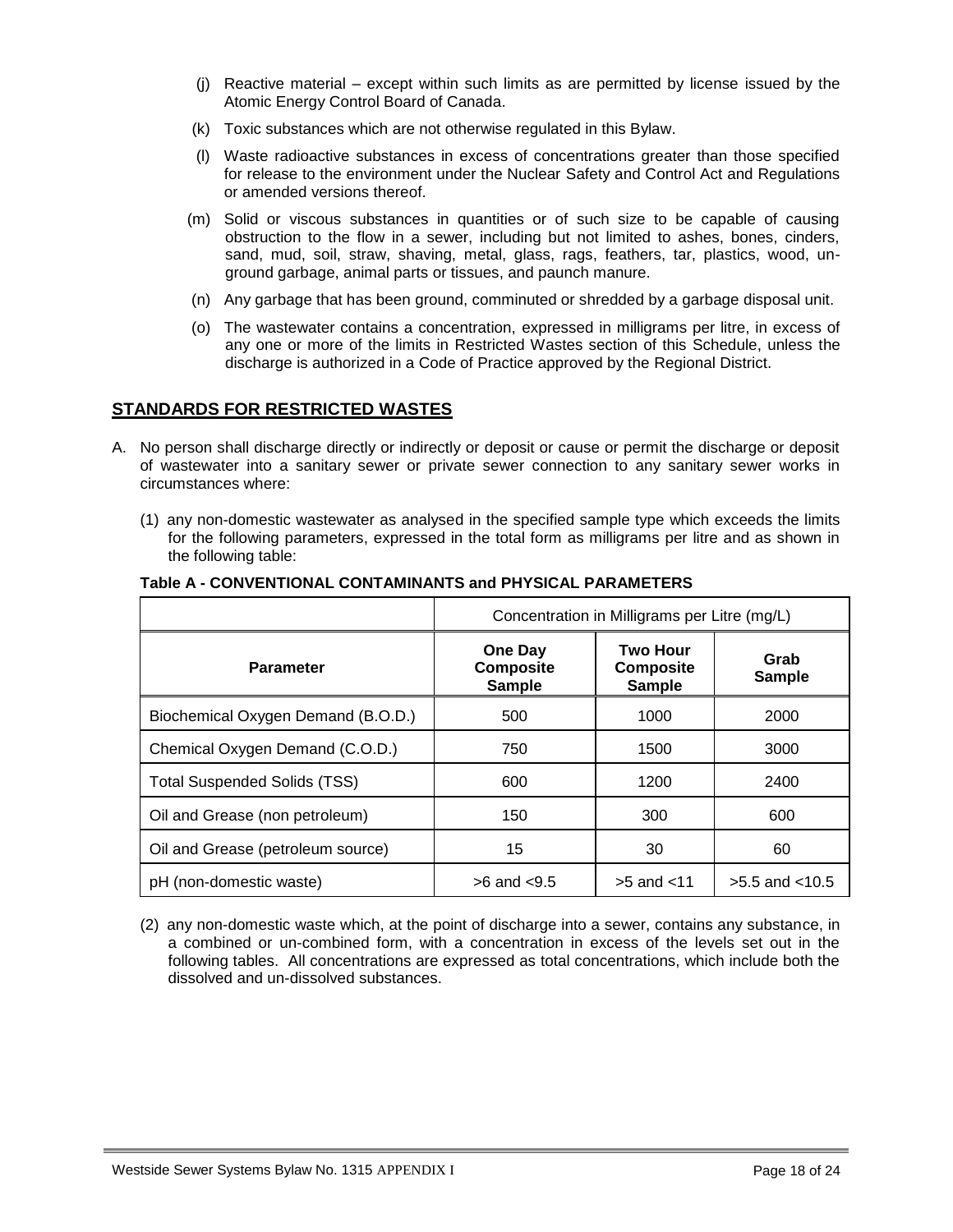#### **Table B - ORGANIC CONTAMINANTS**

| <b>Substance</b>                         | Concentration Limit [mg/L, except as noted] |
|------------------------------------------|---------------------------------------------|
| <b>Benzene</b>                           | 0.01                                        |
| Chloroform                               | 0.04                                        |
| Dichlorobenzene (1,2-)                   | 0.05                                        |
| Dichlorobenzene (1,4)                    | 0.08                                        |
| Ethylbenzene                             | 0.06                                        |
| Hexachlorobenzene                        | 0.0001                                      |
| **Methylene chloride (dichloromethane)   | 0.09                                        |
| PCBs (chlorobiphenyls)                   | 0.004                                       |
| **Phenols, Total (or Phenolic compounds) | 0.1                                         |
| **Tetrachloroethane (1,1,2,2 - )         | 0.06                                        |
| **Tetrachloroethylene                    | 0.06                                        |
| Toluene                                  | 0.02                                        |
| Trichloroethylene                        | 0.05                                        |
| Xylenes, total                           | 0.3                                         |

### **Table C - INORGANIC CONTAMINANTS**

|                  |                        | <b>Concentration in Milligrams per Litre</b>                      |        |                |  |  |  |
|------------------|------------------------|-------------------------------------------------------------------|--------|----------------|--|--|--|
| <b>Substance</b> | <b>Abbreviation</b>    | One day<br>Two hour<br>composite<br>composite<br>sample<br>sample |        | Grab<br>sample |  |  |  |
| Aluminum         | Al                     | 50.0                                                              | 100.0  | 200.0          |  |  |  |
| Arsenic          | As                     | 0.5                                                               | 1.0    | 2.0            |  |  |  |
| Boron            | B                      | 50.0                                                              | 100.0  | 200.0          |  |  |  |
| Cadmium          | Cd                     | 0.2                                                               | 0.4    | 0.8            |  |  |  |
| Chromium         | $\overline{\text{Cr}}$ | $\overline{2.0}$                                                  | 4.0    | 8.0            |  |  |  |
| Cobalt           | Co                     | 5.0                                                               | 10.0   | 20.0           |  |  |  |
| Copper           | Cu                     | 2.0                                                               | 4.0    | 8.0            |  |  |  |
| Cyanide          | Cn                     | 0.5                                                               | 1.0    | 2.0            |  |  |  |
| Iron             | Fe                     | 10.0                                                              | 20.0   | 40.0           |  |  |  |
| Lead             | Pb                     | 1.0                                                               | 2.0    | 4.0            |  |  |  |
| Manganese        | Mn                     | 5.0                                                               | 10.0   | 20.0           |  |  |  |
| Mercury          | Hg                     | 0.025                                                             | 0.05   | 0.1            |  |  |  |
| Molybdenum       | Mo                     | 1.0                                                               | 2.0    | 4.0            |  |  |  |
| <b>Nickel</b>    | Ni                     | 2.0                                                               | 4.0    | 8.0            |  |  |  |
| Phenols          | ÷                      | 1.0                                                               | 2.0    | 4.0            |  |  |  |
| Phosphorus       | P                      | 12.5                                                              | 25.0   | 50.0           |  |  |  |
| Silver           | Ag                     | 1.0                                                               | 2.0    | 4.0            |  |  |  |
| Sulphate         | SO <sup>4</sup>        | 1500.0                                                            | 3000.0 | 6000.0         |  |  |  |
| Sulphide         | $\mathbf S$            | 1.0                                                               | 2.0    | 4.0            |  |  |  |
| Tin              | $\overline{\text{Sn}}$ | 5.0                                                               | 10.0   | 20.0           |  |  |  |
| Zinc             | Zn                     | 3.0                                                               | 6.0    | 12.0           |  |  |  |

#### Note:

More restrictive guidelines may be required if the Manager considers there to be a detrimental effect on the sewage treatment plant, the sanitary sewer system, or the workers.

(3) any water or waste containing substances in such concentrations that are not amenable to treatment or reduction by the sewage treatment process employed, or are amenable to treatment only to such a degree that the sewage treatment plant effluent cannot, during normal operation, meet the requirement of any other agency having jurisdiction over discharges to the receiving waters.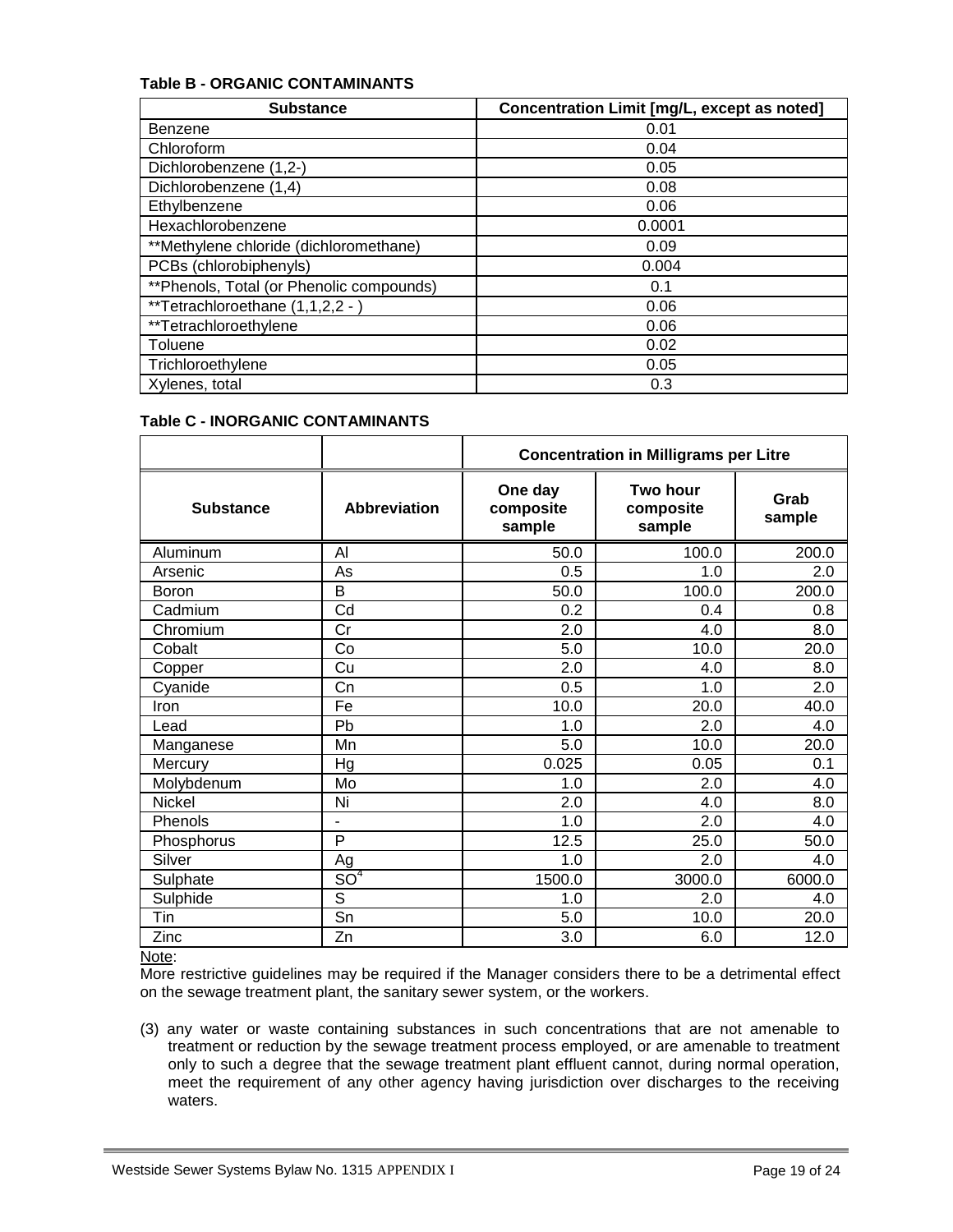- (4) any material or substance (e.g. enzymes and/or bacteria) that alters the structure of the waste(s) but does not reduce the loading (C.O.D.).
- (5) any water or wastewater contained in, but not limited to, a swimming pool, hot-tub, or artificial pond.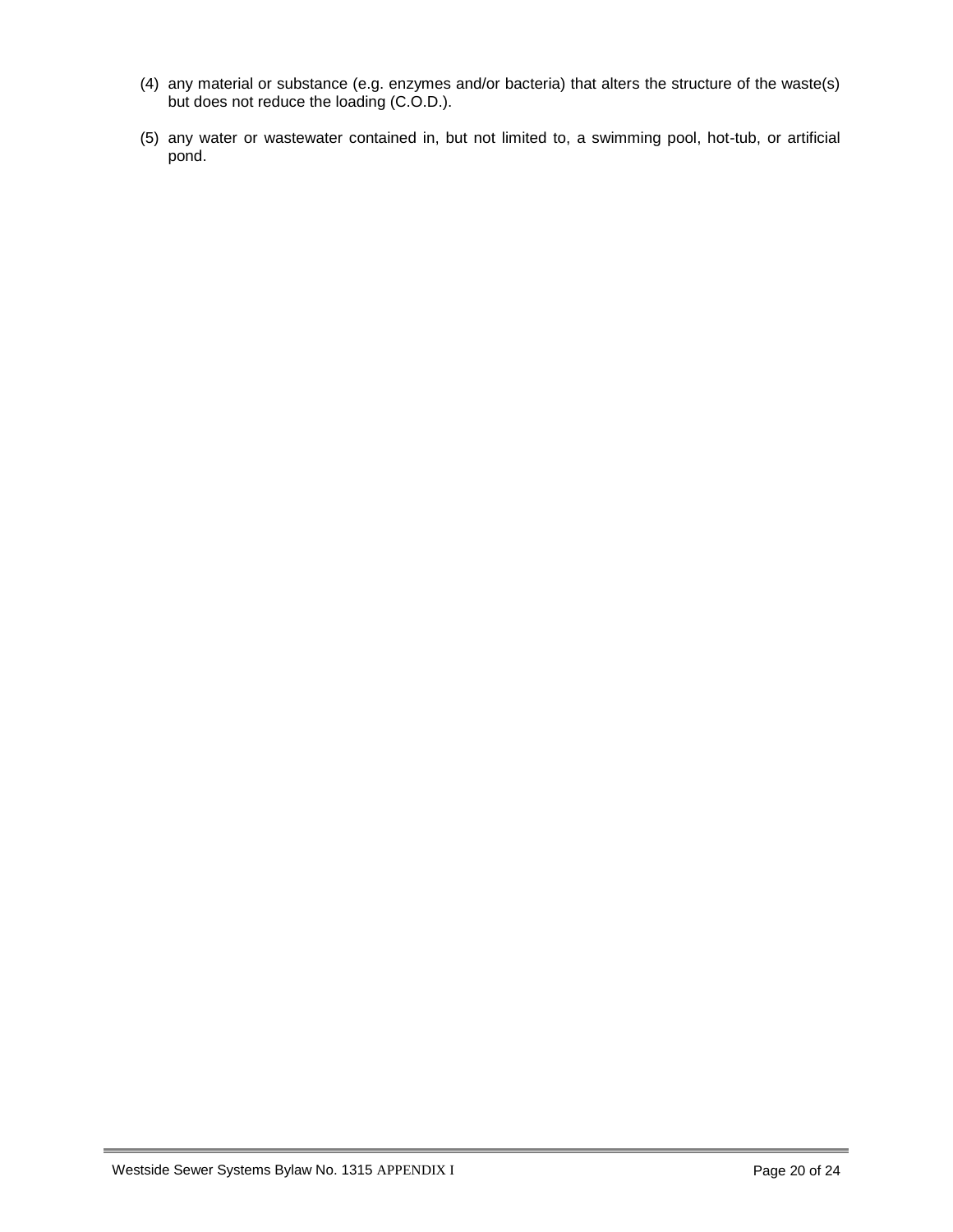<span id="page-20-0"></span>Regional District of Central Okanagan Westside Sewer Systems Bylaw No. 1315, 201

# **APPENDIX I - FORMS**

#### <span id="page-20-1"></span>**Form 1 - Non-Domestic Wastewater Information Report**

- A. This Form is required where an Owner or occupier proposes to:
	- (a) make application to connect an industrial or commercial activity to the sanitary sewer system; or
	- (b) expand or change an industrial or commercial activity in such a way that it may affect the quality or quantity of the wastewater being discharged into the sanitary sewer system.
- B. This form is to be filed with the Manager of Public Works at the Regional District of Central Okanagan, located at 1450 KLO Road, Kelowna BC, V1W 3Z4, immediately or within **90 days Prior** to the date to either connect, expand on, or change the industrial or commercial activity.
- **(1) This Application is:** □ New Connection □ to Expand or Change Existing Connection

## **PART 1 – COMPANY / INDUSTRY INFORMATION**

#### **(2) Business Information:**

| Company Name:                                                              |                                    |                      |            |              |                                 |
|----------------------------------------------------------------------------|------------------------------------|----------------------|------------|--------------|---------------------------------|
| Civic Address:                                                             |                                    |                      |            |              |                                 |
|                                                                            | Telephone:                         |                      |            | Fax:         |                                 |
| Legal Description:                                                         | Lot:                               | Plan:                |            |              | DL:                             |
| <b>Primary Contact Person:</b>                                             |                                    |                      |            |              |                                 |
| Mobile Phone:                                                              |                                    |                      |            |              |                                 |
| Email Address:                                                             |                                    |                      |            |              |                                 |
| (3) Hours & Days of Operation:                                             | Hours/day _____________            |                      |            |              |                                 |
| (4) Activity (type of):                                                    |                                    |                      |            |              |                                 |
| Pharmacy $\Box$                                                            | Dental / Health Services $\square$ |                      |            |              | Greenhouses / Nurseries □       |
| Laundromat $\square$                                                       | Funeral Establishments Q           |                      |            |              | Light Manufacturing $\square$   |
| Beauty Salons $\square$                                                    | Restaurant / Food Preparation □    |                      |            |              | Heavy Manufacturing □           |
| Winery / Cidery $\square$                                                  | Pet Grooming / Kennels □           |                      |            |              | Painting $\square$              |
| Service Station □                                                          |                                    | Veterinary $\square$ |            |              | Printing / Publishing $\square$ |
| Q OTHER _________________________                                          |                                    | Abattoir Q           |            |              | Package House <b>□</b>          |
| <u> PART 2 – WASTEWATER CHARACTERISTICS</u>                                |                                    |                      |            |              |                                 |
| Is the Discharge $> 300$ m <sup>3</sup> in a 30 day period?<br>$(5)$ Flow: |                                    |                      | $\Box$ Yes | $\square$ No | □ Don't Know                    |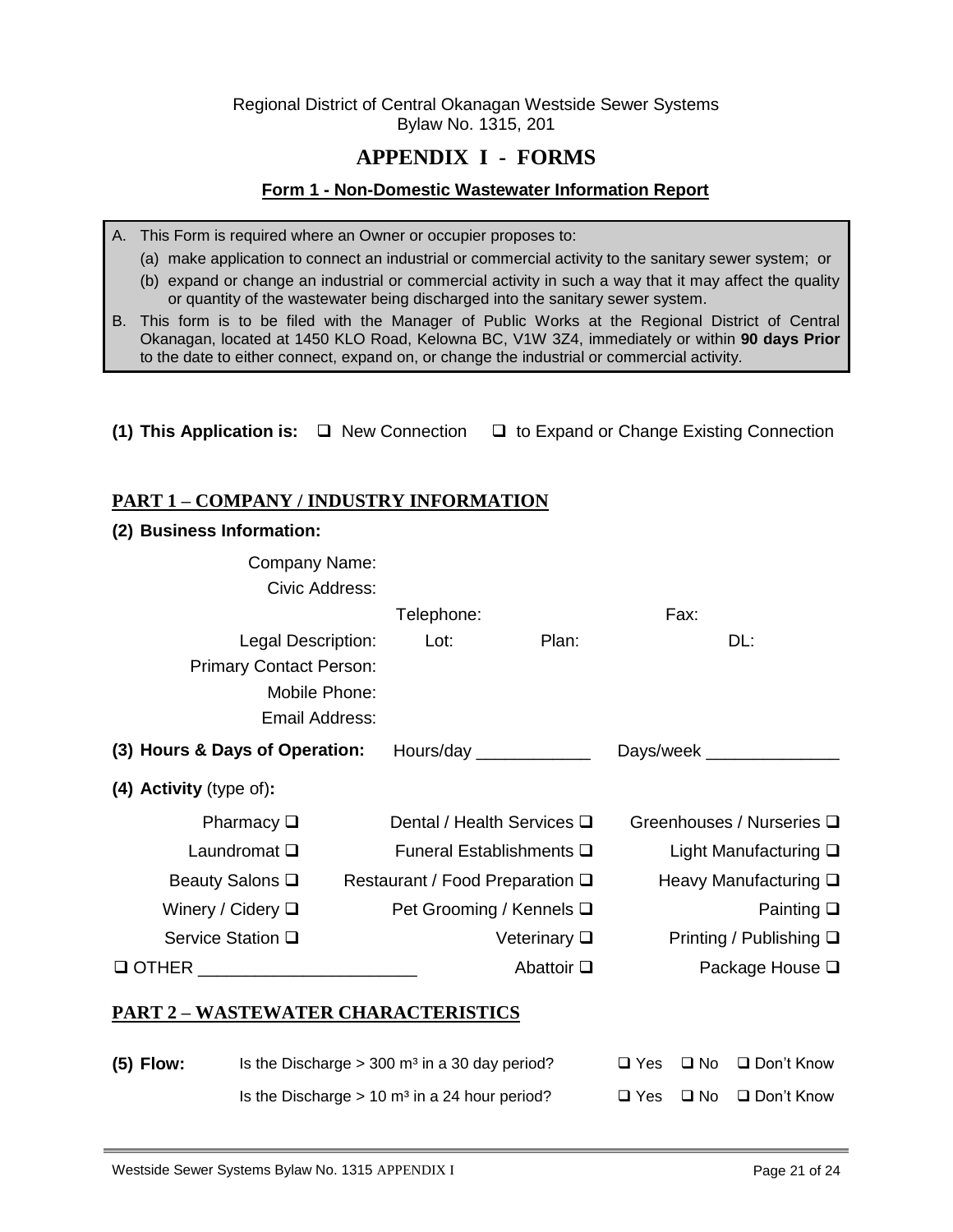| (6) Volumes:     |                     | Maximum discharge flow rate:                                                  |               |                    |                               |                                             |              |  |
|------------------|---------------------|-------------------------------------------------------------------------------|---------------|--------------------|-------------------------------|---------------------------------------------|--------------|--|
|                  |                     |                                                                               |               |                    | $m^3$ /day                    | NOTE:                                       |              |  |
|                  |                     | Average daily discharge flow rate:                                            |               |                    | $m^3$ /day                    | $1 m3 = 220$ imp gal<br>$1 m3 = 264 US gal$ |              |  |
|                  |                     | Method of flow rate determination:                                            |               | $\square$ measured | $\Box$ estimated              |                                             |              |  |
|                  | (7) Temperature:    |                                                                               |               |                    |                               |                                             |              |  |
| (8) Acidity (pH) |                     | Min. $\frac{1}{2}$                                                            | Max.          |                    |                               |                                             |              |  |
|                  | (9) Description:    | Provide a brief description of waste generating process:                      |               |                    |                               |                                             |              |  |
|                  |                     |                                                                               |               |                    |                               |                                             |              |  |
|                  |                     |                                                                               |               |                    |                               |                                             |              |  |
|                  |                     |                                                                               |               |                    |                               |                                             |              |  |
|                  |                     |                                                                               |               |                    |                               |                                             |              |  |
|                  | (10) Special Waste: |                                                                               |               |                    |                               |                                             |              |  |
|                  |                     | Does any process within the plant produce special waste as                    |               |                    |                               |                                             |              |  |
|                  |                     | defined under the Special Waste Regulation of the Waste<br>Management Act BC? |               |                    | $\square$ Yes<br>$\square$ No | $\Box$ Don't Know                           |              |  |
| (11)             | <b>Quality:</b>     | Indicate whether any of the following types of wastes are discharged:         |               |                    |                               |                                             |              |  |
|                  |                     | Flammable or explosive waste                                                  | $\Box$ Yes    | $\square$ No       |                               |                                             |              |  |
|                  |                     | Obstructive waste                                                             | $\Box$ Yes    | $\square$ No       | Biomedical waste              | $\Box$ Yes                                  | $\Box$ No    |  |
|                  |                     | Air contaminant waste                                                         | $\square$ Yes | $\square$ No       | Corrosive waste               | $\Box$ Yes                                  | $\Box$ No    |  |
|                  |                     | High temperature waste                                                        | $\Box$ Yes    | $\square$ No       | Food waste                    | $\Box$ Yes                                  | $\Box$ No    |  |
|                  |                     | Radioactive waste                                                             | $\Box$ Yes    | $\square$ No       | Seawater                      | $\Box$ Yes                                  | $\square$ No |  |

## **(12) Contaminants and Physical Parameters**

*In the space provided below, check the appropriate box for each wastewater contaminant to dictate whether the contaminant listed is "known to be present", "suspected to be present", "suspected to be absent", or "known to be absent" in the wastewater discharge.*

*If a contaminant is "known to be present" or "suspected to be present", estimate the expected average and maximum daily contaminant concentrations in the spaces provided.*

*If the wastewater discharges have been sample and analyzed in the past, please attach examples of sampling data.*

|                                     | <b>ABSENT</b> |           |       | <b>PRESENT</b> |      | Expected<br>Concentration<br>(mg/L (ppm)) |
|-------------------------------------|---------------|-----------|-------|----------------|------|-------------------------------------------|
| <b>CONTAMINANTS</b>                 | known         | suspected | known | suspected      | Ave. | Max.                                      |
| Biochemical Oxygen Demand (B.O.D.)  | □             | ◻         | ⊔     |                |      |                                           |
| Chemical Oxygen Demand (C.O.D.)     | □             | ◻         | ❏     |                |      |                                           |
| <b>Total Suspended Solids (TSS)</b> | ∩             | ◻         | ❏     |                |      |                                           |
| Oil and Grease (non petroleum)      | ∩             | ∩         | ❏     |                |      |                                           |
| Oil and Grease (petroleum source)   | ∩             | ⊓         | ❏     |                |      |                                           |
| Phenols, Total                      | ∩             | n         | ❏     |                |      |                                           |
| Phenols, Chlorinated                | ∩             |           |       |                |      |                                           |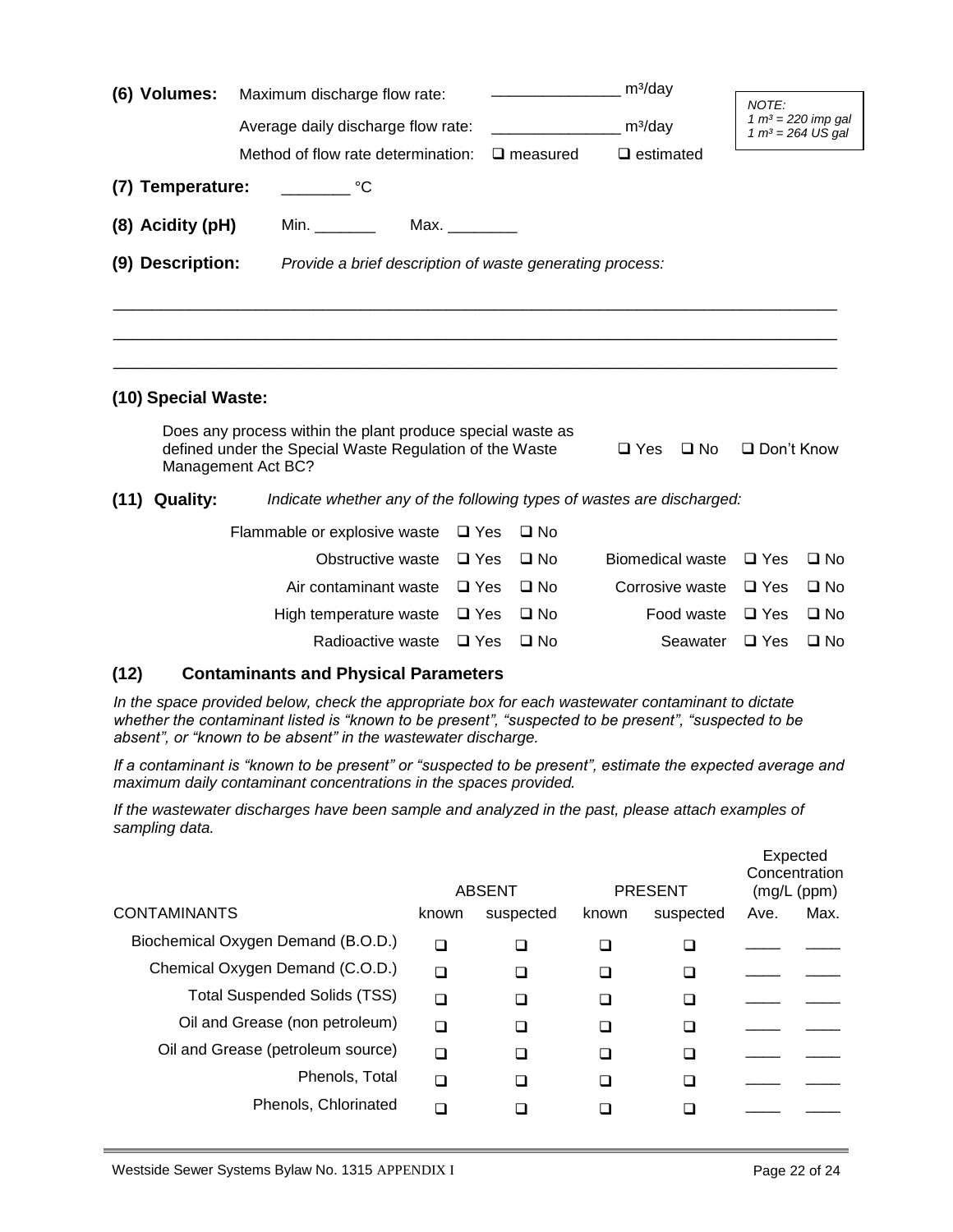| Polynuclear Aromatic Hydrocarbons | $\Box$ | $\Box$ | $\Box$ | $\Box$ |  |
|-----------------------------------|--------|--------|--------|--------|--|
| <b>PCBs</b>                       | $\Box$ | $\Box$ | $\Box$ | $\Box$ |  |
| Pesticides                        | $\Box$ | $\Box$ | $\Box$ | $\Box$ |  |
| Tetrachloroethylene               | $\Box$ | $\Box$ | $\Box$ | $\Box$ |  |
| Benzene                           | $\Box$ | $\Box$ | $\Box$ | $\Box$ |  |
| Ethylbenzene                      | $\Box$ | $\Box$ | $\Box$ | $\Box$ |  |
| Toluene                           | $\Box$ | $\Box$ | $\Box$ | $\Box$ |  |
| Xylenes                           | $\Box$ | $\Box$ | $\Box$ | $\Box$ |  |
| Solvents, Specify:                |        |        |        |        |  |
|                                   | $\Box$ | $\Box$ | $\Box$ | $\Box$ |  |
| Aluminum                          | $\Box$ | $\Box$ | $\Box$ | $\Box$ |  |
| Arsenic                           | $\Box$ | $\Box$ | $\Box$ | $\Box$ |  |
| Boron                             | $\Box$ | $\Box$ | $\Box$ | $\Box$ |  |
| Cadmium                           | $\Box$ | $\Box$ | $\Box$ | $\Box$ |  |
| Chromium                          | $\Box$ | $\Box$ | $\Box$ | $\Box$ |  |
| Cobalt                            | $\Box$ | $\Box$ | $\Box$ | $\Box$ |  |
| Copper                            | $\Box$ | $\Box$ | $\Box$ | $\Box$ |  |
| Cyanide                           | $\Box$ | $\Box$ | $\Box$ | $\Box$ |  |
| Iron                              | $\Box$ | $\Box$ | $\Box$ | $\Box$ |  |
| Lead                              | $\Box$ | $\Box$ | $\Box$ | $\Box$ |  |
| Manganese                         | $\Box$ | $\Box$ | $\Box$ | $\Box$ |  |
| Mercury                           | $\Box$ | $\Box$ | $\Box$ | $\Box$ |  |
| Molybdenum                        | $\Box$ | $\Box$ | $\Box$ | $\Box$ |  |
| Nickel                            | $\Box$ | $\Box$ | $\Box$ | $\Box$ |  |
| Phenols                           | $\Box$ | $\Box$ | $\Box$ | $\Box$ |  |
| Phosphorus                        | $\Box$ | $\Box$ | $\Box$ | $\Box$ |  |
| Silver                            | $\Box$ | $\Box$ | $\Box$ | $\Box$ |  |
| Sulphate                          | $\Box$ | $\Box$ | $\Box$ | $\Box$ |  |
| Sulphide                          | $\Box$ | $\Box$ | $\Box$ | $\Box$ |  |
| Tin                               | $\Box$ | $\Box$ | $\Box$ | $\Box$ |  |
| Zinc                              | $\Box$ | $\Box$ | $\Box$ | $\Box$ |  |
|                                   |        |        |        |        |  |

## **PART 4 – ATTACHMENTS**

The Owner or occupant must provide any and all documentation for packaged pre-treatment systems, interceptors, control, monitoring, or sampling equipment.